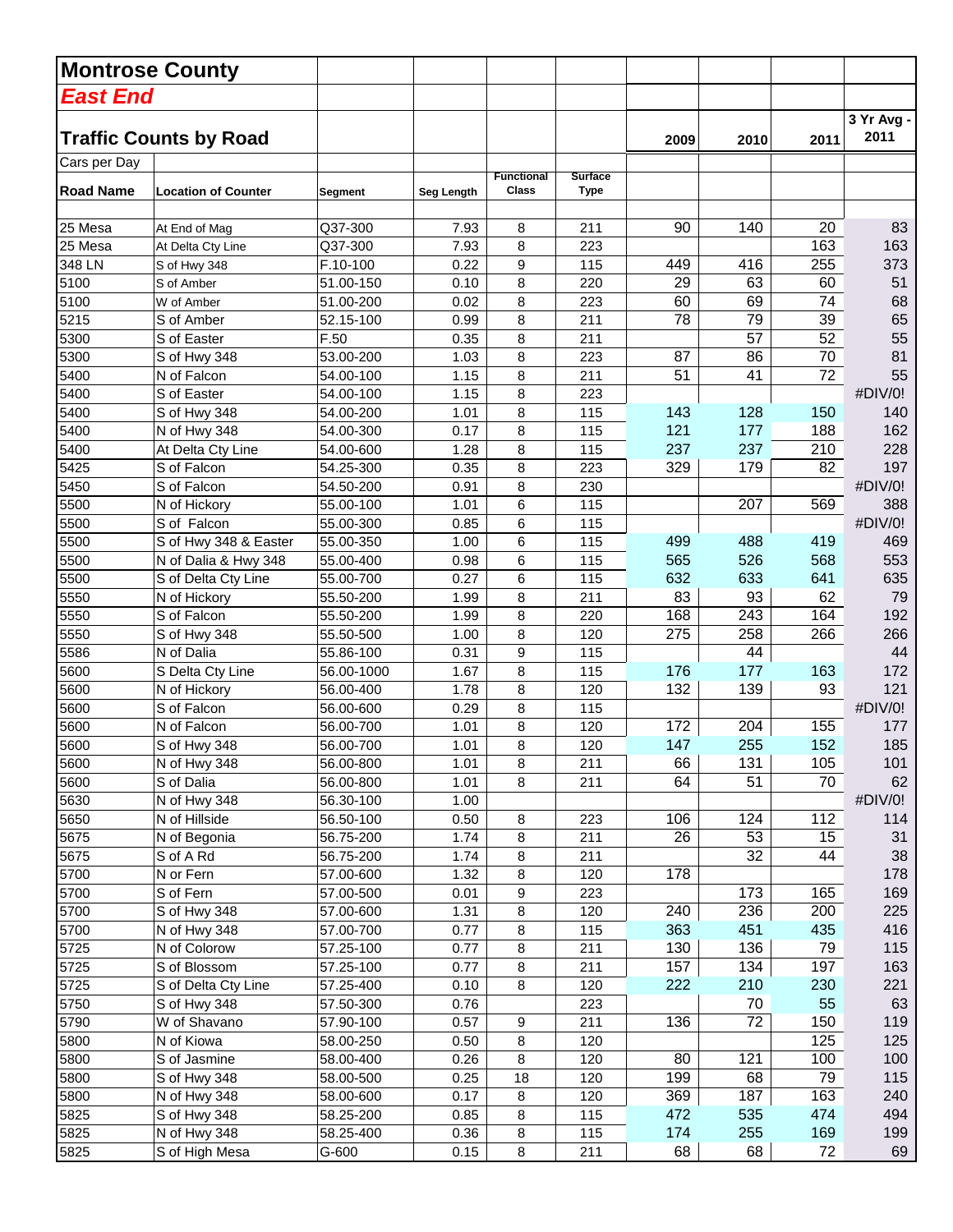|                  | <b>Traffic Counts by Road</b> |            |            |                   |                |      |      |      | $3 Yr Avg -$<br>2011 |
|------------------|-------------------------------|------------|------------|-------------------|----------------|------|------|------|----------------------|
|                  |                               |            |            |                   |                | 2009 | 2010 | 2011 |                      |
| Cars per Day     |                               |            |            | <b>Functional</b> | <b>Surface</b> |      |      |      |                      |
| <b>Road Name</b> | <b>Location of Counter</b>    | Segment    | Seg Length | <b>Class</b>      | <b>Type</b>    |      |      |      |                      |
| 5850             | S of Jig                      | 58.50-100  | 0.50       | 6                 | 115            | 389  | 418  | 380  | 396                  |
| 5850             | $\overline{N}$ of Jig         | 58.50-200  | 0.52       | 6                 | 115            | 527  | 506  | 501  | 511                  |
| 5850             | N of Jasmine                  | 58.50-300  | 0.97       | 8                 | 115            | 193  | 251  | 166  | 203                  |
| 5875             | N of Spring Creek             | 58.75-100  | 0.61       | 6                 | 115            | 557  | 498  | 428  | 494                  |
| 5880             | W of Jig                      | 58.80-225  | 0.30       | 6                 | 223            | 57   | 87   | 28   | 57                   |
| 5880             | S of Ida                      | 58.80-200  | 1.09       | 8                 | 223            | 124  | 98   | 124  | 115                  |
| 5885             | N of Spring Creek             | 58.85-100  | 0.11       | 18                | 211            |      |      |      | #DIV/0!              |
| 5900             | N of Banner                   | 59.00-500  | 0.98       | 8                 | 211            | 57   | 33   | 50   | 47                   |
| 5900             | S of Amber                    | 59.00-500  | 0.98       | 8                 | 211            |      |      |      | #DIV/0!              |
| 5910             | N of Maple Grove              | 59.01-100  | 0.14       | 18                | 211            |      | 36   | 25   | 31                   |
| 5945             | S of Carnation                | 59.45-600  | 0.09       | 18                | 115            |      |      | 117  | 117                  |
| 5950             | N of Maple Grove              | 59.50-100  | 0.16       | 8                 | 211            | 154  | 131  | 119  | 135                  |
| 5950             | .5 mi S of LaSalle            | 59.50-300  | 1.45       |                   | 211            |      |      |      | #DIV/0!              |
| 5950             | W of 5975                     | 59.50-200  | 1.58       | 8                 | 211            | 71   | 88   | 75   | 78                   |
| 5975             | S of Jig                      | 59.75-300  | 0.45       | 6                 | 120            | 290  | 385  | 325  | 333                  |
| 6000             | N of Oak Grove                | 60.00-100  | 0.39       | 8                 | 211            | 78   |      |      | 78                   |
| 6000             | N of Amber @ Cnty Line        | 60.00-1000 | 0.33       | 8                 | 223            | 169  | 146  | 135  | 150                  |
| 6000             | S of Spring Creek             | 60.00-300  | 0.62       | 8                 | 115            | 185  | 133  | 145  | 154                  |
| 6000             | N of Spring Creek             | 60.00-400  | 0.49       | 8                 | 115            | 372  | 398  | 569  | 446                  |
| 6000             | S of Maple Grove              | 60.00-450  | 0.51       | 8                 | 115            |      |      |      | #DIV/0!              |
| 6000             | N of Maple Grove              | 60.00-500  | 0.24       | 8                 | 211            |      | 72   | 71   | 72                   |
| 6000             | N of David                    | 60.00-550  | 0.76       | 8                 | 120            | 540  | 424  | 443  | 469                  |
| 6000             | S of Carnation                | 60.00-600  | 1.04       | 8                 | 120            | 437  | 393  | 446  | 425                  |
| 6000             | N of Carnation                | 60.00-800  | 0.92       | 8                 | 223            | 573  | 290  | 262  | 375                  |
| 6000             | S of Banner                   | 60.00-800  | 0.92       | 8                 | 211            |      |      |      | #DIV/0!              |
| 6025             | N of Gunnison                 | 60.25-100  | 0.78       | 9                 | 223            | 89   | 128  | 93   | 103                  |
| 6025             | W of Hwy 50                   | 60.25-100  | 0.78       | 18                | 223            | 42   | 84   | 59   | 62                   |
| 6025             | E of Hwy 50                   | 60.25-200  | 0.24       | 18                | 223A           | 64   | 79   | 65   | 69                   |
| 6030             | S of Oak Grove                | 60.38-200  | 0.23       | 18                | 223A           | 153  | 149  | 129  | 144                  |
| 6050             | S of Spring Creek             | 60.50-100  | 0.50       | 18                | 211            |      |      | 70   | 70                   |
| 6055             | S of Falcon                   | 60.55-100  | 0.25       |                   | 211            |      |      |      | #DIV/0!              |
| 6075             | E of Hwy 50                   | 60.75-100  | 0.23       | 18                | 115            |      |      |      | #DIV/0!              |
| 6075             | N of Hillsdale                | 60.75-100  | 0.23       | 18                | 115            | 588  | 581  | 497  | 555                  |
| 6075             | S of Gunnison                 | 60.75-150  | 0.15       | 18                | 115            |      |      | 148  | 148                  |
| 6075             | N of Gunnison                 | 60.75-200  | 0.18       | 8                 | 115            | 501  | 471  | 405  | 459                  |
| 6075             | S of Falcon                   | 60.75-300  | 1.32       | 8                 | 115            | 438  | 365  | 338  | 380                  |
| 6075             | N of Falcon                   | 60.75-400  | 0.75       | 8                 | 115            | 484  | 203  | 210  | 299                  |
| 6075             | S of East Mesa                | 60.75-400  | 0.75       | 8                 | 115            |      |      |      | #DIV/0!              |
| 6075             | N of East Mesa                | 60.75-500  | 0.50       | 8                 | 115            | 168  |      |      | 168                  |
| 6075             | S of David                    | 60.75-500  | 0.50       | 8                 | 115            |      | 174  | 258  | 216                  |
| 6075             | N of David                    | 60.75-600  | 0.79       | 18                | 211            |      |      |      | #DIV/0!              |
| 6075             | N of Jay Jay                  | 61.00-500  | 0.65       | 8                 | 223            | 70   | 163  | 110  | 114                  |
| 6075             | W of Hwy 50                   | 61.00-700  | 0.32       | 8                 | 223            | 137  | 201  |      | 169                  |
| 6085             | S of Gunnison                 | 60.85-200  | 0.14       | 9                 | 211            | 73   | 107  | 56   | 79                   |
| 6095             | S of Gunnison                 | 60.95-200  | 0.14       | 9                 | 211            | 35   | 24   | 37   | 32                   |
| 6100             | N of Oak Grove-cutoff         | 61.00-100  | 0.41       | 8                 | 115            | 275  |      |      | 275                  |
| 6100             | S of Spring Creek             | 61.00-150  | 0.50       | 8                 | 115            | 396  | 446  | 415  | 419                  |
| 6100             | S of LaSalle                  | 61.00-400  | 0.35       | 8                 | 115            | 367  | 205  | 425  | 332                  |
| 6100             | N of LaSalle                  | 61.00-450  | 0.50       | 9                 | 223            | 227  | 366  | 279  | 291                  |
| 6100             | N of Oak Grove                | 61.00-50   | 0.10       | 8                 | 115            |      | 304  | 260  | 282                  |
| 6100             | N of Hwy 90                   | 61.10-100  | 1.20       | 8                 | 223            | 117  | 131  | 129  | 126                  |
| 6100             | S of Oak Grove                | 61.10-100  | 1.20       | 8                 | 223            | 181  | 323  | 123  | 209                  |
| 6125             | N of East Mesa                | 61.25-220  | 0.57       | 8                 | 210            | 81   |      |      | 81                   |
| 6125             | S of David                    | 61.25-220  | 0.57       | 8                 | 211            |      | 71   | 64   | 68                   |
| 6125             | S of Spring Creek             | 61.25-50   | 0.25       | 18                | 120            |      | 120  | 110  | 115                  |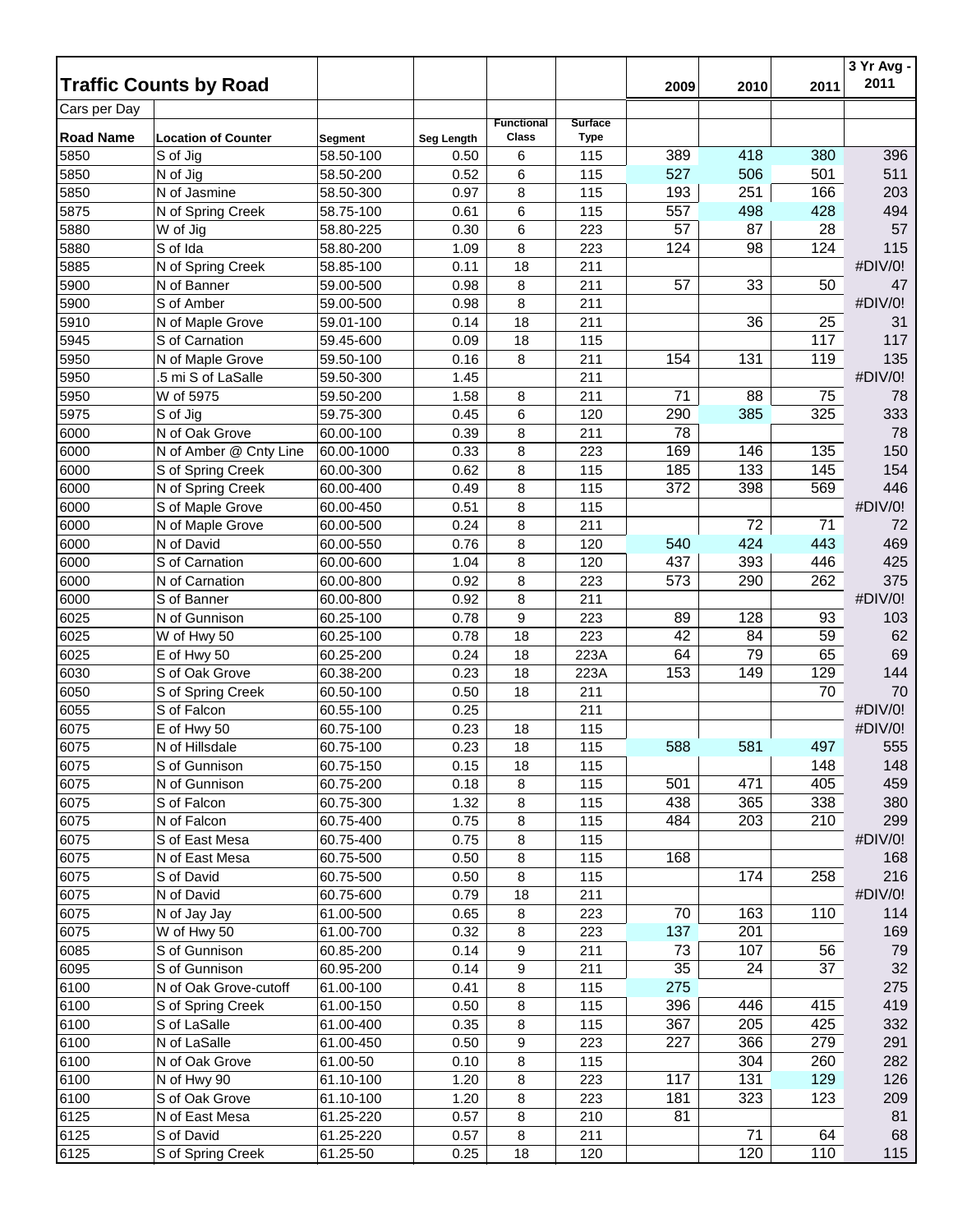|                  | <b>Traffic Counts by Road</b>       |                |            |                   |                | 2009  | 2010  | 2011  | 3 Yr Avg -<br>2011 |
|------------------|-------------------------------------|----------------|------------|-------------------|----------------|-------|-------|-------|--------------------|
| Cars per Day     |                                     |                |            |                   |                |       |       |       |                    |
|                  |                                     |                |            | <b>Functional</b> | <b>Surface</b> |       |       |       |                    |
| <b>Road Name</b> | <b>Location of Counter</b>          | <b>Segment</b> | Seg Length | Class             | <b>Type</b>    |       |       |       |                    |
| 6130             | N of Spring Creek                   | 61.30-100      | 0.25       | 8                 | 115            | 580   | 533   | 541   | 551                |
| 6150             | N of Gunnison                       | 61.50-100      | 1.00       | 8                 | 120            |       | 264   |       | 264                |
| 6150             | S of Falcon                         | 61.50-150      | 0.51       | 8                 | 120            | 286   | 419   | 228   | 311                |
| 6150             | N of Falcon                         | 61.50-200      | 0.77       | 8                 | 120            | 197   | 149   | 132   | 159                |
| 6160             | S of Spring Creek                   | 61.54-100      | 0.27       | 18                | 211            | 83    | 78    | 46    | 69                 |
| 6165             | S of Spring Creek                   | 61.70-100      | 0.26       | 18                | 211            | 49    | 70    | 60    | 60                 |
| 6175             | N of Spring Creek                   | 61.75-100      | 0.25       | 8                 | 120            | 423   | 655   | 646   | 575                |
| 6175             | S of LaSalle                        | 61.75-500      | 1.08       | 8                 | 120            | 313   | 486   | 564   | 454                |
| 6200             | S of Spring Creek                   | 62.00-250      | 0.21       | 8                 | 115            | 618   | 738   | 663   | 673                |
| 6300             | S of LaSalle Rd                     | 62.00-300      | 0.28       | 8                 | 211            |       | 62    |       | 62                 |
| 6200             | N of Jay Jay                        | 62.00-400      | 0.50       | 8                 | 115            | 245   | 259   | 254   | 253                |
| 6200             | N of Oak Grove                      | 62.00-50       | 0.31       | 8                 | 115            | 304   |       | 330   | 317                |
| 6200             | N of David                          | 62.00-700      | 0.75       | 8                 | 211            | 132   | 167   | 170   | 156                |
| 6200             | N of Carnation                      | 62.00-900      | 3.16       | 9                 | 211            | 133   | 149   | 151   | 144                |
| 6200             | N of Popular                        | 62.10-100      | 1.25       | $\overline{7}$    | 223            | 65    | 68    | 69    | 67                 |
| 6200             | S of Hwy 90                         | 62.10-100      | 1.25       | $\overline{7}$    | 223            | 178   | 152   | 154   | 161                |
| 6215             | N of Spring Creek                   | 62.15-100      | 0.73       | 18                | 115            | 236   | 241   | 254   | 244                |
| 6225             | NE of Hwy 50 Frontage               | 62.25-150      | 0.09       | 18                | 211            | 149   | 183   | 181   | 171                |
| 6250             | N of Popular                        | 62.50-100      | 0.57       | $\boldsymbol{7}$  | 115            |       |       |       | #DIV/0!            |
| 6250             | N of Pearl                          | 62.50-200      | 0.30       | $\boldsymbol{7}$  | 115            |       |       |       | #DIV/0!            |
| 6250             | S of Hwy 90                         | 62.50-500      | 0.30       | $\boldsymbol{7}$  | 115            | 848   | 826   | 735   | 803                |
| 6250             | N of Jig                            | 62.50-600      | 0.28       | 18                | 115            | 119   | 120   | 165   | 135                |
| 6275             | S of Ohlm                           | 62.82-100      | 0.17       | 18                | 223            | 121   | 233   | 114   | 156                |
| 6280             | S of Hwy 90                         | 62.80-100      | 0.28       | 18                | 223            | 145   | 74    | 80    | 100                |
| 6290             | S of Oak Grove                      | 62.95-100      | 0.36       | 18                | 223            | 74    | 72    | 86    | 77                 |
| 6300             | N of Pearl                          | 63.00-200      | 0.60       | 8                 | 115            |       |       |       | #DIV/0!            |
| 6300             | N of Ohlm                           | 63.00-400      | 0.48       | 8                 | 115            | 1,004 | 893   | 925   | 941                |
| 6300             | N of Hwy 90                         | 63.00-450      | 0.47       | 18                | 211            | 113   | 135   | 135   | 128                |
| 6300             | S of Juniper                        | 63.00-600      | 0.04       | 18                | 115            | 1,687 | 1,691 | 1,669 | 1,682              |
| 6300             | S of Jade                           | 63.00-900      | 0.40       | 6                 | 115            | 386   | 491   | 598   | 492                |
| 6300             | S of Pearl                          | 63.20-200      | 0.86       | 9                 | 223            | 124   | 121   | 91    | 112                |
| 6300             | E of Hwy 50                         | <b>CITY</b>    |            |                   |                |       |       |       | #DIV/0!            |
| 6330             | N of Hwy 90                         | 63.30-100      | 0.67       | 18                | 211            | 84    | 95    | 97    | 92                 |
| 6330             | S of Jade                           | 63.30-300      | 0.37       | 18                | 211            |       |       | 67    | 67                 |
| 6355             | S of Marine                         | 63.55-200      | 0.16       | 19                | 115            | 642   | 538   | 657   | 612                |
| 6355 Way         | S of Jig                            | 63.55-450      | 0.12       | 9                 | 115            | 321   | 237   | 234   | 264                |
| 6360             | S of Marine                         | 63.60-300      | 0.12       | 19                | 115            | 476   | 535   | 485   | 499                |
| 6370 Ct          | N of Ida                            | 63.70-100      | 0.11       | 18                | 115            |       |       |       | #DIV/0!            |
| 6390             | W of 6400 @ end of airpor 63.90-200 |                | 1.00       | 8                 | 223            | 156   | 161   | 222   | 180                |
| 6400             | S of 6390                           | 64.00-1000     | 0.50       | 18                | 115            | 743   | 482   | 440   | 555                |
| 6400             | N of Oak Grove                      | 64.00-100      | 0.13       | 8                 | 120            | 1,143 | 991   | 831   | 988                |
| 6400             | N of Ida                            | 64.00-1150     | 0.17       | 6                 | 120            | 496   | 416   | 395   | 436                |
| 6400             | S of Falcon                         | 64.00-1300     | 2.40       | 6                 | 120            | 394   | 367   | 146   | 302                |
| 6400             | S of Hwy 90                         | 64.00-350      | 0.26       | 8                 | 120            | 2,072 | 2,605 | 2,091 | 2,256              |
| 6400             | S of Q&T                            | 64.00-350      | 0.26       | 8                 | 120            |       |       |       | #DIV/0!            |
| 6400             | N of Ranger                         | 64.10-100      | 1.44       | 8                 | 120            |       |       |       | #DIV/0!            |
| 6400             | S of Oak Grove                      | 64.10-350      | 0.27       | 8                 | 120            | 1,279 | 1,352 | 1,202 | 1,278              |
| 6416             | N of S Ramona                       | 64.16-100      | 0.09       | 19                | 115            |       |       |       | #DIV/0!            |
| 6416             | S of N Ramona                       | 64.16-200      | 0.09       | 19                | 115            |       |       |       | #DIV/0!            |
| 6420             | N of S Ramona                       | 64.20-100      | 0.35       | 19                | 115            |       |       |       | #DIV/0!            |
| 6420             | S of N Ramona                       | 64.20-100      | 0.35       | 19                | 115            |       |       |       | #DIV/0!            |
| 6422             | S of Oak Grove                      | 64.25-100      | 0.07       | 18                | 115            | 158   | 129   | 168   | 152                |
| 6450             | N of Kentucky                       | 64.50-950      | 0.25       | 6                 | 115            | 1,029 | 1,035 | 692   | 919                |
| 6450             | N of City Limits                    |                |            | 6                 | 115            |       |       | 705   | 705                |
| 6450             | S of Chipeta                        | 64.60-200      | 0.12       | 18                | 115            | 696   | 759   |       | 728                |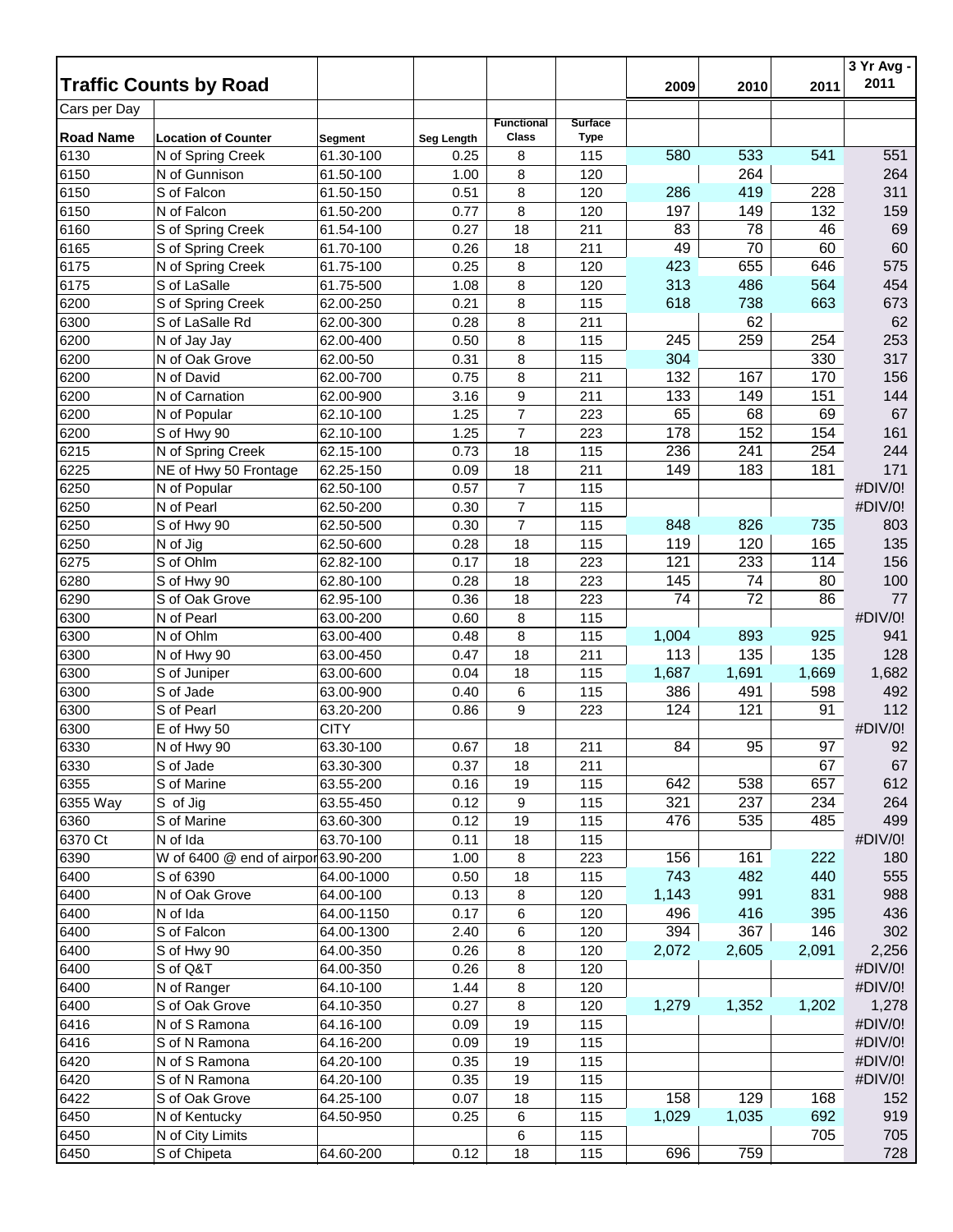|                  |                               |              |            |                            |                               |       |                 |       | 3 Yr Avg - |
|------------------|-------------------------------|--------------|------------|----------------------------|-------------------------------|-------|-----------------|-------|------------|
|                  | <b>Traffic Counts by Road</b> |              |            |                            |                               | 2009  | 2010            | 2011  | 2011       |
| Cars per Day     |                               |              |            |                            |                               |       |                 |       |            |
| <b>Road Name</b> | <b>Location of Counter</b>    | Segment      | Seg Length | <b>Functional</b><br>Class | <b>Surface</b><br><b>Type</b> |       |                 |       |            |
| 6475             | E of Chipeta                  | 64.75-100    | 0.36       | 18                         | 115                           | 117   | 118             | 132   | 122        |
| 6485             | S of Ranger                   | 64.85-50     | 0.12       | 18                         | 211                           |       |                 |       | #DIV/0!    |
| 6495             | S of Kentucky                 | 64.95-100    | 0.18       | 18                         | 211                           |       | 42              | 44    | 43         |
| 6500             | N of Ranger                   | 65.00-100    | 0.61       |                            | 120                           | 543   | 397             | 379   | 440        |
| 6530             | N of Flat Top                 | 65.30-600    | 0.58       |                            | 211                           |       |                 |       | #DIV/0!    |
| 6530             | N of Saw Mill                 | 65.30-500    | 0.77       |                            | 115                           |       |                 |       | #DIV/0!    |
| 6530             | N of Lincoln                  | 65.30-300    | 0.22       | $\overline{7}$             | 115                           | 1,030 | 1,093           | 1,596 | 1,240      |
| 6530             | N of Lilac                    | 65.30-200    | 0.50       | $\overline{7}$             | 115                           |       |                 |       | #DIV/0!    |
| 6530             | N of Kentucky                 | 65.30-500    | 0.78       | 8                          | 115                           | 721   | 714             | 437   | 624        |
| 6565             | S of Solar                    | 65.65-100    | 0.87       | 18                         | 223                           | 69    | 73              | 63    | 68         |
| 6575             | S of Solar                    | 65.75-100    | 0.24       | 18                         | 211                           |       | 57              | 60    | 59         |
| 6600             |                               | 65.95-100    | 0.31       | 18                         | 211                           |       |                 |       | #DIV/0!    |
| 6600             | W of Hwy 550                  | 66.00-700    | 0.79       |                            |                               |       | 1,831           |       | 1,661      |
| 6600             | N of Locust                   |              |            | 6                          | 115                           | 1,880 |                 | 1,273 | #DIV/0!    |
|                  | S of Lincoln                  | 66.00-800    | 0.10       | 6                          | 115                           |       |                 |       |            |
| 6640             | S of Riverside                | 66.40-50     | 0.05       | 18                         | 115                           |       | 94              | 110   | 102        |
| 6650             | E of Woodgate                 | 66.60-100    | 0.32       | 9                          | 211                           |       |                 |       | #DIV/0!    |
| 6650             | N of Locust                   | <b>CITY</b>  | 0.05       |                            | 120                           |       |                 |       | #DIV/0!    |
| 6650             | W of 6700 / LaSalle           | 66.50-200    | 0.50       | 8                          | 120                           | 364   | 164             | 98    | 209        |
| 6700             | S of Oak Grove                | 67.00-100    | 0.42       | 8                          | 120                           |       |                 |       | #DIV/0!    |
| 6700             | N of Ogden                    | 67.00-50     | 0.13       | 8                          | 120                           |       |                 |       | #DIV/0!    |
| 6700             | S of Landfill                 | 67.00-700    | 0.25       | 8                          | 120                           | 175   | 153             | 143   | 157        |
| 6700             | N of Hwy 50                   | <b>CITY</b>  |            |                            |                               |       |                 |       | #DIV/0!    |
| 6700             | S of Hwy 50                   | <b>CITY</b>  |            |                            |                               |       |                 |       | #DIV/0!    |
| 6700             | S of LaSalle                  | <b>CITY</b>  |            |                            |                               |       |                 |       | #DIV/0!    |
| 6720             | N of Sunnyside                | 67.20-100    | 0.50       | 8                          | 120                           |       |                 |       | #DIV/0!    |
| 6720             | S of Miami                    | 67.20-100    | 0.50       | 8                          | 120                           |       |                 |       | #DIV/0!    |
| 6720             | W of Miami                    | N.50-1000    | 0.23       | 9                          | 211                           |       |                 |       | #DIV/0!    |
| 6725             | N of Sunshine                 | 67.25-300    | 0.20       | 8                          | 120                           |       | 62              |       | 62         |
| 6725             | S of Ogden                    | 67.25-350    | 0.10       | 8                          | 120                           |       |                 |       | #DIV/0!    |
| 6735 CT          | N of Gov't Springs Rd         | 67.35-100    | 0.13       | 18                         | 115                           | 73    | 30              | 37    | 47         |
| 6740             | S of Oak Grove                | 67.40-200    | 0.07       | 18                         | 115                           | 206   | 143             | 172   | 174        |
| 6750             | N of Ogden                    | 67.50-100    | 0.14       | 18                         | 120                           | 97    | 98              | 90    | 95         |
| 6760             | N of Ogden                    | 67.60-100    | 0.10       | 9                          | 115                           | 156   | 189             | 153   | 166        |
| 6760             | N of Hwy 50                   | 67.60-200    | 0.21       | 18                         | 211                           |       | 79              | 102   | 91         |
| 6765             | S of Oak Grove                | 67.65-200    | 0.23       | 18                         | 115                           | 141   | 153             | 142   | 145        |
| 6775             | N of Sunnyside                | 67.75-200    | 0.13       |                            | 211                           |       | 62              |       | 62         |
| 6780             | S of Sunshine                 | 67.80-100    | 0.12       | 18                         | 211                           |       | $\overline{33}$ |       | 33         |
| 6794 Ct          | S of E Oak Grove              | 67.94-100    | 0.22       | 18                         | 115                           |       | 22              | 35    | 29         |
| 6800             | N of Oak Grove                | City         |            |                            |                               |       |                 |       | #DIV/0!    |
| 6800             | S of Sunnyside                | City         |            |                            |                               |       |                 |       | #DIV/0!    |
| 6830             | S of Oak Grove                | 68.30-150    | 0.34       | 18                         | 115                           | 103   | 114             | 97    | 105        |
| 6850             | S of Uncompahgre              | 68.50-50     | 0.08       | 18                         | 115                           |       | 39              |       | 39         |
| 6900             | S of Overland dr              | 69.00-200    | 0.28       | 18                         | 211                           | 275   | 109             | 92    | 159        |
| 6900             | N of Oak Grove                | 69.00-300    | 0.62       | 8                          | 211                           | 42    | 45              | 33    | 40         |
| 6900             | N of Hwy 50                   | 69.00-700    | 0.44       | 18                         | 211                           | 327   | 136             | 141   | 201        |
| 6950             | N of Hwy 50                   | 69.50-100    | 0.49       | 18                         | 211                           | 98    | 117             | 84    | 100        |
| 7010             | N of Uncompahgre              | 70.10-100    | 0.03       | 9                          | 211                           |       |                 |       | #DIV/0!    |
| 7745             | W of Black Canyon             | 77.50-200    | 0.26       | 9                          | 211                           | 105   | 193             | 141   | 146        |
| 7750             | S of Black Canyon             | 77.50-100    | 1.11       | 9                          | 211                           | 65    | 74              | 61    | 67         |
| 90 Rd            | W of S Divide                 | 90-700       | 0.72       | 6                          | 211                           | 40    | 75              | 162   | 92         |
| 90 Rd            | E of Forest Bndry             | 90-1050      | 5.28       | 6                          | 223                           | 178   | 234             | 182   | 198        |
| A                | E of 5600                     | A-100        | 0.47       | 8                          | 211                           | 51    | 78              | 96    | 75         |
| A                | W of 5725                     | A-150        | 0.85       | 8                          | 211                           | 69    | 58              | 54    | 60         |
| Alpine           | S of Orchard                  | 64.10-400    | 0.25       | 9                          | 115                           | 63    | 262             | 267   | 197        |
| Amber            | W of 6000                     | <b>B-600</b> | 1.00       | 8                          | 223                           | 109   | 95              | 87    | 97         |
|                  |                               |              |            |                            |                               |       |                 |       |            |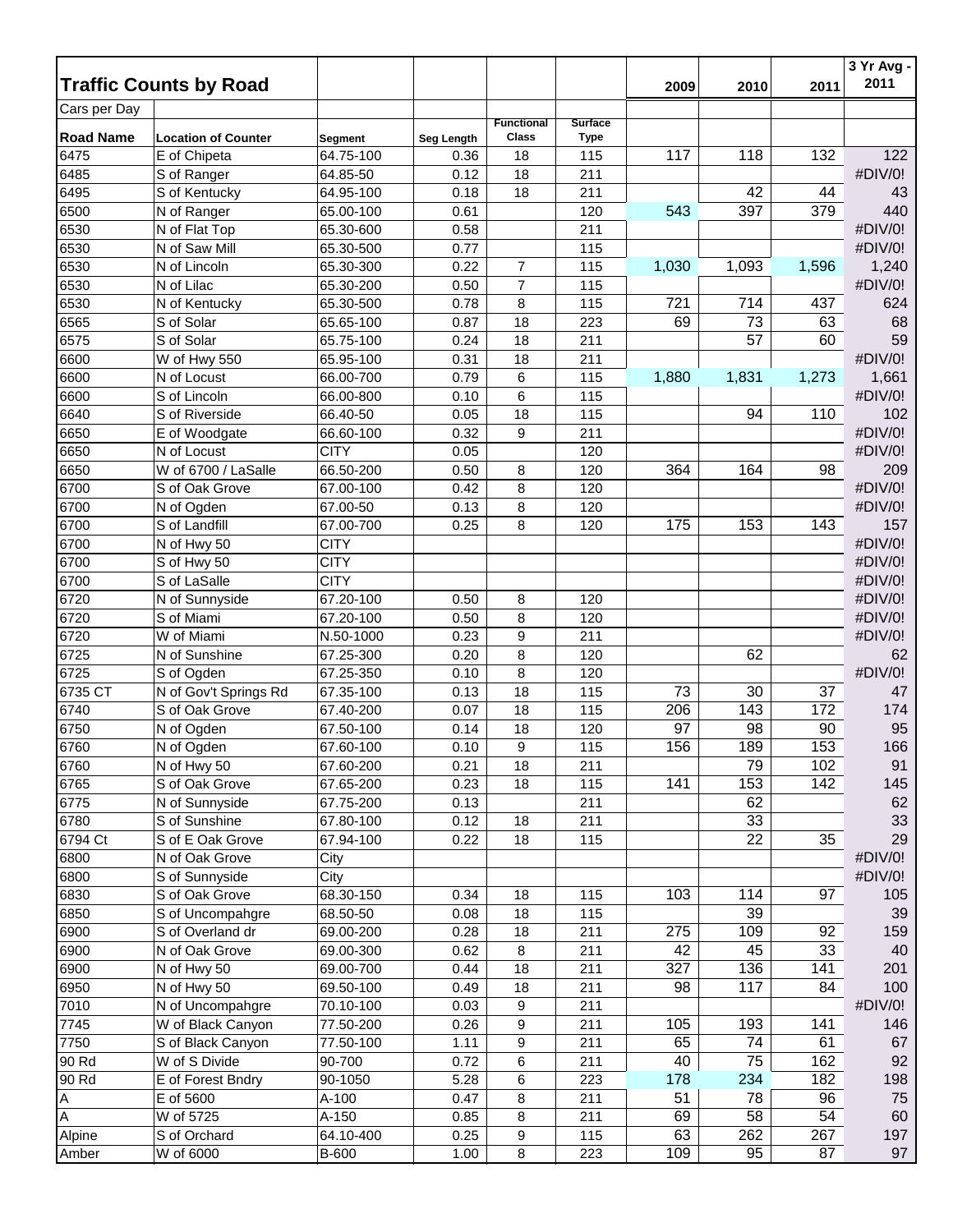|                              |                                 |             |            |                   |                |       |       |       | 3 Yr Avg -<br>2011 |
|------------------------------|---------------------------------|-------------|------------|-------------------|----------------|-------|-------|-------|--------------------|
|                              | <b>Traffic Counts by Road</b>   |             |            |                   |                | 2009  | 2010  | 2011  |                    |
| Cars per Day                 |                                 |             |            | <b>Functional</b> | <b>Surface</b> |       |       |       |                    |
| <b>Road Name</b>             | <b>Location of Counter</b>      | Segment     | Seg Length | Class             | <b>Type</b>    |       |       |       |                    |
| Amber                        | W of Hwy 348                    | B-300       | 0.89       | 8                 | 223            | 165   | 167   | 146   | 159                |
| Amber                        | W of 5900                       | B-500       | 0.56       |                   | 223            |       |       |       | #DIV/0!            |
| Amber                        | E of Hwy 50                     | B-500       | 0.56       | 8                 | 223            | 424   | 312   | 357   | 364                |
| Arabian Ct                   | E of Marine                     | 63.55-350   | 0.11       | 18                | 211            | 84    | 87    | 90    | 87                 |
| Ash Ln                       | E of 5725                       | B.20-100    | 0.25       | 18                | 211            | 131   | 110   | 111   | 117                |
| <b>B76</b>                   | W of Black Canyon               | B76-100     | 1.12       |                   | 211            |       |       |       | #DIV/0!            |
| <b>B80</b>                   | W of Hwy 92                     | B80-100     | 0.74       | 9                 | 211            |       | 51    | 36    | 44                 |
| B80 (clear fork) E of Hwy 92 |                                 | B80-200     | 0.51       | 9                 | 223            |       |       |       | #DIV/0!            |
| <b>Banner</b>                | E of 5100                       | $C-100$     | 0.95       | 8                 | 211            |       |       |       | #DIV/0!            |
| <b>Banner</b>                | W of Cedar                      | $C-100$     | 0.95       | 8                 | 211            |       | 41    | 49    | 45                 |
| <b>Banner</b>                | W of 6000                       | $C-1000$    | 1.03       | 8                 | 211            | 79    | 44    | 47    | 57                 |
| <b>Banner</b>                | W of Hwy 348                    | $C-300$     | 0.88       | 8                 | 115            | 324   | 297   | 271   | 297                |
| Banner                       | E of Hwy 348                    | $C-400$     | 0.58       | 8                 | 115            | 194   | 175   | 144   | 171                |
| <b>Banner</b>                | W of 5400                       | $C-500$     | 0.42       | 8                 | 115            | 176   | 168   | 170   | 171                |
| <b>Banner</b>                | E of 5400                       | $C-600$     | 1.00       | 8                 | 115            | 187   | 155   | 207   | 183                |
| <b>Banner</b>                | W of 5500                       | $C-600$     | 1.00       | 8                 | 115            | 323   | 198   | 281   | 267                |
| <b>Banner</b>                | E of N River                    | C-700       | 0.28       | 8                 | 115            |       |       |       | #DIV/0!            |
| Banner                       | W of Hwy 50                     | $C-700$     | 0.28       | 8                 | 115            | 216   | 110   | 94    | 140                |
| Banner                       | E of Hwy 50                     | $C-900$     | 0.26       | 8                 | 211            | 174   | 163   | 186   | 174                |
| Begonia                      | E of 5500                       | $C.30-100$  | 0.50       | 8                 | 115            | 375   | 275   | 287   | 312                |
| Begonia                      | W of 5600                       | C.30-300    | 0.69       | 8                 | 115            | 246   | 175   | 169   | 197                |
| Begonia                      | E of 5675                       | C.30-400    | 0.50       | 8                 | 115            | 697   | 307   | 231   | 412                |
| Begonia                      | W of 5725                       | C.30-400    | 0.50       | 8                 | 115            | 423   | 228   | 339   | 330                |
| <b>Black Canyon</b>          | W of 7750                       | A-300       | 0.75       | 8                 | 120            |       | 286   | 214   | 250                |
| <b>Black Canyon</b>          | W of Hwy 92                     | A-500       | 0.63       | 8                 | 120            | 222   | 459   | 171   | 284                |
|                              | Black Canyon FS of Black canyon | F74-400     | 0.75       | 8                 | 120            | 154   |       | 401   | 278                |
| Blossom                      | E of 5725                       | $C.50-100$  | 1.15       | 8                 | 120            |       |       |       | #DIV/0!            |
| Blossom                      | W of N River                    | C.50-300    | 0.18       | 8                 | 120            | 399   | 342   | 337   | 359                |
| <b>Bostwick Park</b>         | E of Landfill Rd                | M.72-300    | 4.14       |                   | 230            |       |       |       | #DIV/0!            |
| <b>Bostwick Park</b>         | E of Gate Top of Hill           | L.75-300    | 0.25       |                   | 211            |       |       |       | #DIV/0!            |
| <b>Bostwick Park</b>         | N of Sanburgs                   | M.72-250    | 2.91       |                   | 223            |       |       |       | #DIV/0!            |
| <b>Bostwick Park</b>         | W of Hwy 347                    | L.75-200    | 1.01       | 7                 | 223            | 96    | 112   | 97    | 102                |
| <b>Buckhorn</b>              | E of Uncomphagre                | W.75-100    | 1.73       | 8                 | 120            | 469   | 273   | 192   | 311                |
| <b>Buckhorn</b>              | E of 7250                       | W.75-350    | 4.96       |                   | 211            |       | 54    | 60    | 57                 |
| <b>Buckhorn</b>              | E of Hwy 550                    | X.25-100    | 1.16       | 8                 | 115            | 342   | 225   | 218   | 262                |
| <b>Buckhorn</b>              | E of River                      | X.25-100    | 1.16       | 8                 | 115            |       |       |       | #DIV/0!            |
| Buffalo Grass LW of 6400     |                                 | <b>CITY</b> |            |                   | 115            | 58    | 429   | 1,075 | 521                |
| Carefree Dr                  | W of Marine                     | 63.35-100   | 0.20       | 18                | 115            |       | 85    | 74    | 80                 |
| Carnation                    | E of Hwy 50                     | D-1000      | 0.49       | 8                 | 115            | 520   | 531   | 464   | 505                |
| Carnation                    | W of 6000                       | D-1100      | 0.50       | 8                 | 115            | 436   | 384   | 340   | 387                |
| Carnation                    | E of 6000                       | D-1200      | 1.26       | 8                 | 120            | 453   | 373   | 304   | 377                |
| Carnation                    | W of 6200                       | D-1300      | 0.75       | 8                 | 120            | 265   | 207   | 166   | 213                |
| Carnation                    | W of Hwy 348                    | D-250       | 0.62       | 18                | 120            | 107   | 104   | 99    | 103                |
| Carnation                    | E of Hwy 348                    | D-300       | 0.98       | 8                 | 120            | 55    | 81    | 44    | 60                 |
| Carnation                    | W of 5400                       | D-300       | 0.98       | 8                 | 120            | 79    | 61    |       | 70                 |
| Carnation                    | E of 5400                       | D-600       | 1.02       | 8                 | 120            | 65    | 73    |       | 69                 |
| Carnation                    | W of 5500                       | D-600       | 1.02       | 8                 | 120            | 85    | 88    | 85    | 86                 |
| Carnation                    | W of Hwy 50                     | D-900       | 0.23       | 8                 | 115            | 327   | 195   | 227   | 250                |
| Cedar                        | S of Banner                     | 51.50-200   | 1.24       | 8                 | 120            | 107   | 101   | 100   | 103                |
| Cedar                        | W of Hwy 348                    | $E-150$     | 0.37       | 8                 | 120            | 179   | 171   | 170   | 173                |
| Charolis Dr                  | E of Hwy 90                     | P.65-100    | 0.23       | 18                | 223            |       |       | 47    | 47                 |
| Chipeta Dr                   | W of Hwy 550                    | 64.50-100   | 0.47       | 6                 | 115            | 3,446 | 3,475 | 3,181 | 3,367              |
| Chipeta Dr                   | S of Oak Grove                  | 64.50-350   | 0.27       | 6                 | 115            | 2,784 | 3,072 | 2,885 | 2,914              |
| Chipeta Dr                   | N of Oak Grove                  | 64.50-400   | 0.40       | 6                 | 115            | 3,124 | 3,152 | 2,701 | 2,992              |
| Chipeta Dr                   | S of Sunset Dr                  | 64.50-400   | 0.40       | 6                 | 115            |       |       |       | #DIV/0!            |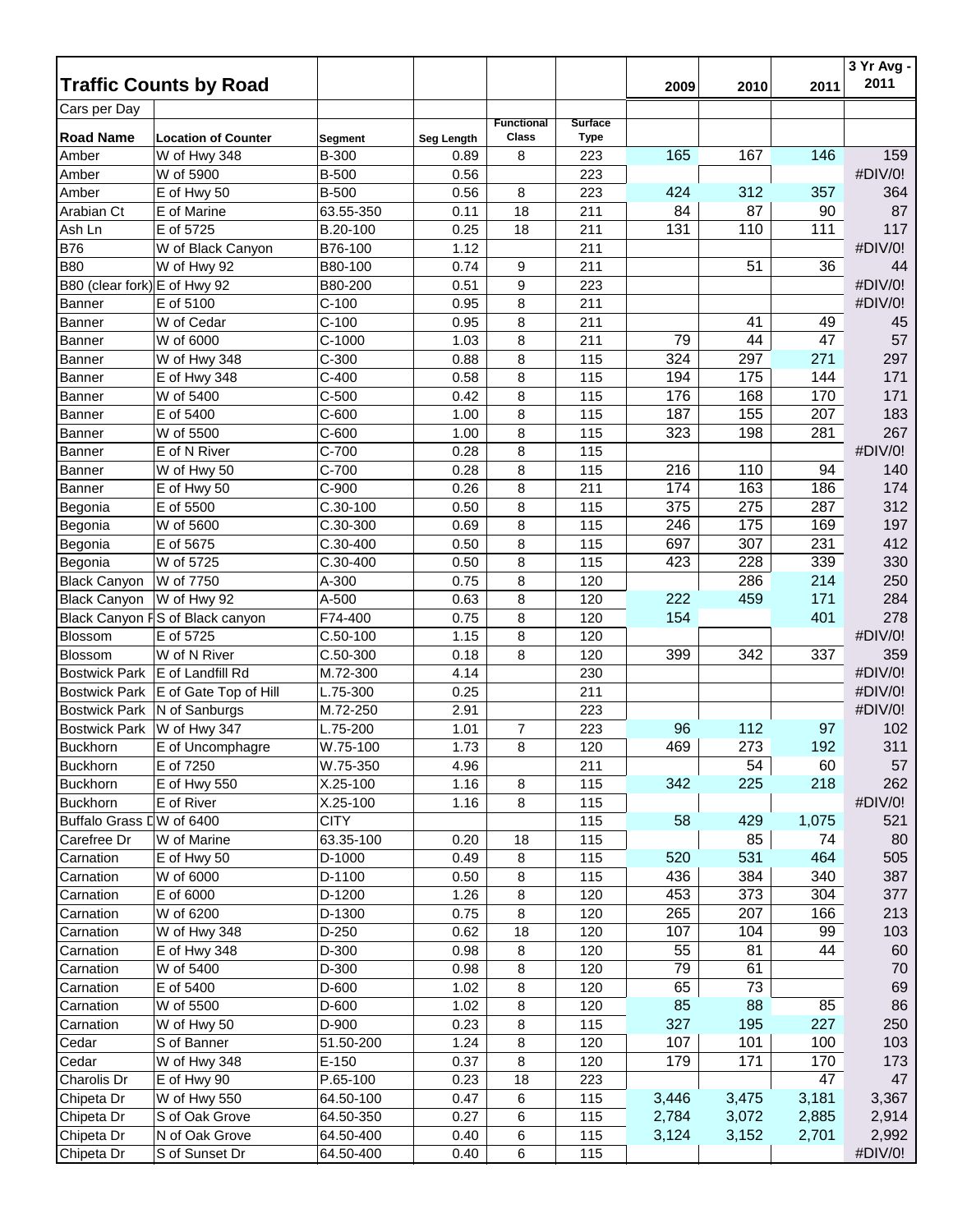|                            |                                       |                |            |                   |                |       |       |       | 3 Yr Avg -<br>2011 |
|----------------------------|---------------------------------------|----------------|------------|-------------------|----------------|-------|-------|-------|--------------------|
|                            | <b>Traffic Counts by Road</b>         |                |            |                   |                | 2009  | 2010  | 2011  |                    |
| Cars per Day               |                                       |                |            | <b>Functional</b> | <b>Surface</b> |       |       |       |                    |
| <b>Road Name</b>           | <b>Location of Counter</b>            | <b>Segment</b> | Seg Length | Class             | <b>Type</b>    |       |       |       |                    |
| Chipeta Dr                 | N of Sunset Dr                        | 64.50-450      | 0.11       | 6                 | 115            |       |       |       | #DIV/0!            |
| Chipeta Dr                 | S of Hwy 90/S of Pierce               | 64.50-650      | 0.06       | 6                 | 115            | 5,841 |       | 5,782 | 5,812              |
| Chipeta Dr                 | S of Spring Creek/N of Wil 64.50-650  |                | 0.06       | 6                 | 115            | 4,461 | 3,553 |       | 4,007              |
| Chu Chu Lane               | E of 6200                             | O.37-100       | 0.18       | 18                | 115            | 355   | 257   | 261   | 291                |
| Church                     | S of Olathe city limit                | 59.45-500      | 0.24       | 8                 | 115            | 586   | 441   | 540   | 522                |
| Church                     | S of S River                          | G-800          | 0.25       | 8                 | 211            | 106   | 101   | 109   | 105                |
| Cimarron Rd                | S of P77                              | P77-100        | 5.17       | 8                 | 223            | 330   | 291   | 258   | 293                |
| Cimarron Rd                | S of Hwy 50                           | $V81-100$      | 5.92       | 8                 | 223            | 320   | 298   | 231   | 283                |
| Cimarron Rd                | <b>Bridge at Little Cimarron</b>      | $V81-100$      | 5.92       |                   | 223            |       |       |       | #DIV/0!            |
| Cimarron Rd                | S of Shears                           | $V81-100$      | 5.92       |                   | 223            |       |       |       | #DIV/0!            |
| Clear Fork (B80E of Hwy 92 |                                       | B80-200        | 0.51       |                   | 211            | 57    | 47    | 48    | 51                 |
| <b>Clear Fork</b>          | S of Delta Co                         | B80-300        | 4.64       | 8                 | 211            | 57    | 77    | 69    | 68                 |
| Cobble Dr                  | W of Chipeta                          | <b>CITY</b>    |            | 19                | 115            | 2,001 | 1,026 |       | 1,514              |
| Coffman Ln                 | W of Olathe City Limit                | 58.80-400      | 0.17       | 8                 | 120            | 285   | 239   | 227   | 250                |
| Coffman Ln                 | Syschg to Colorow                     | 58.80-450      | 0.80       | 8                 | 115            | 107   | 113   | 104   | 108                |
| Colorow                    | E of 5700                             | D.20-200       | 0.25       | 8                 | 223            | 184   | 148   | 209   | 180                |
| Colorow                    | E of 5725 Rd                          | D.20-300       | 1.99       | 8                 | 223            |       | 134   |       | 134                |
| Dalia                      | E of Hwy 348                          | $E-200$        | 0.87       | 8                 | 115            | 247   | 242   | 209   | 233                |
| Dalia                      | W of 5700                             | E-400          | 0.48       | 8                 | 115            | 250   | 121   | 259   | 210                |
| Dalia                      | E of 5700                             | E-500          | 1.00       | 8                 | 211            | 73    | 59    | 62    | 65                 |
| Dalia                      | E of 6000                             | E-600          | 0.30       | 18                | 211            | 65    | 50    | 65    | 60                 |
| Dales Ln                   | W 6900                                | P.30-100       | 0.21       | 18                | 211            |       |       |       | #DIV/0!            |
| Dandy                      | E of 5800                             | E.70-100       | 0.24       | 8                 | 211            | 35    | 41    | 40    | 39                 |
|                            | Dave Wood Rd At Ouray co line         | 60.20-100      | 1.91       | 8                 | 223            | 208   | 297   | 251   | 252                |
| Dave Wood Rd At end of Oil |                                       | 60.20-300      | 0.27       | 8                 | 115            |       |       |       | #DIV/0!            |
| Dave Wood Rd E of Divide   |                                       | EE58-100       | 1.25       | 8                 | 223            | 94    | 63    | 189   | 115                |
|                            | Dave Wood Rd E of Sanborn Park        | JJ45-300       | 2.86       | 8                 | 211            |       | 118   | 67    | 93                 |
|                            | Dave Wood Rd S of 6250 to Tres Coyote | 60.20-400      | 3.67       | $\overline{7}$    | 115            | 549   | 551   | 513   | 538                |
|                            | Dave Wood Rd N of Sanborn Park        | JJ45-700       | 1.62       |                   | 223            | 121   | 118   | 132   | 124                |
|                            | Dave Wood Rd W of Elk Mountain Resort | JJ58-300       | 2.32       |                   | 223            |       |       |       | #DIV/0!            |
|                            | Dave Wood Rd W of Divide Rd           | JJ45-700       | 1.61       | 8                 | 211            |       |       |       | #DIV/0!            |
| David                      | W of 6000 (E of Hwy 50)               | E.75-300       | 0.28       | 8                 | 115            |       | 725   | 770   | 748                |
| David                      | W of 6200                             | E.75-700       | 0.44       | 8                 | 223            |       |       |       | #DIV/0!            |
| David                      | E of 6200                             | E.75-900       | 0.22       | 18                | 223            | 106   | 126   | 98    | 110                |
| <b>Divide</b>              | W of 25 Mesa                          | M26-270        | 2.29       | 6                 | 211            | 14    |       |       | 14                 |
| Divide                     | E of 25 Mesa                          | M26-300        | 0.53       | 6                 | 211            | 63    |       |       | 63                 |
| <b>Divide</b>              | W of Transfer                         | M26-1000       | 1.01       | 6                 | 211            |       |       |       | #DIV/0!            |
| <b>Divide</b>              | N of Davewood                         | Y50-350        | 2.54       | 8                 | 211            | 105   | 117   | 8     | 77                 |
| <b>Divide</b>              | S of 90 Rd                            | Y50-100        | 2.07       | 8                 | 211            | 48    | 139   | 48    | 78                 |
| E Borough                  | E of 6700                             | M.50-100       | 0.47       | 18                | 223            | 180   | 157   | 144   | 160                |
| E Borough                  | N of Locust                           | M.50-400       | 0.13       | 18                | 223            | 439   | 364   | 355   | 386                |
| E81                        | W of HWY 92                           | E81-200        | 0.72       | 9                 | 211            | 43    | 32    | 48    | 41                 |
| Earle Ln                   | S of Fruit Park Rd                    | 64.27-100      | 0.06       | 19                | 211            |       | 144   |       | 144                |
| East Mesa                  | E of Hwy 50                           | F.25-100       | 1.05       | 8                 | 120            | 325   | 349   | 240   | 305                |
| East Mesa                  | W of 6075                             | F.25-100       | 1.05       | 8                 | 120            |       |       |       | #DIV/0!            |
| East Mesa                  | E of 6075                             | F.25-200       | 0.50       | 8                 | 120            | 292   | 219   | 202   | 238                |
| East Mesa                  | W of 6150                             | F.25-300       | 0.15       | 8                 | 120            |       |       |       | #DIV/0!            |
| Easter Rd                  | E of 5300                             | $F-100$        | 1.18       | 8                 | 211            | 94    | 85    | 56    | 78                 |
| Easter Rd                  | W of 5400                             | $F-150$        | 0.04       | 8                 | 211            | 137   | 110   | 62    | 103                |
| Easter Rd                  | E of 5400                             | $F-200$        | 0.99       | 8                 | 115            |       |       |       | #DIV/0!            |
| Easter Rd                  | W of 5500/Hwy 348                     | $F-200$        | 0.99       | 8                 | 115            | 271   | 216   | 138   | 208                |
| Falcon                     | W of 5425                             | $G-100$        | 0.66       | 9                 | 211            |       | 84    | 82    | 83                 |
| Falcon                     | E of Hwy 50                           | G-1000         | 0.90       | 6                 | 115            | 1,299 | 893   | 876   | 1,023              |
| Falcon                     | W of 6075                             | G-1000         | 0.90       | 6                 | 115            |       |       |       | #DIV/0!            |
| Falcon                     | W of 6150                             | G-1100         | 0.76       | 6                 | 115            |       |       |       | #DIV/0!            |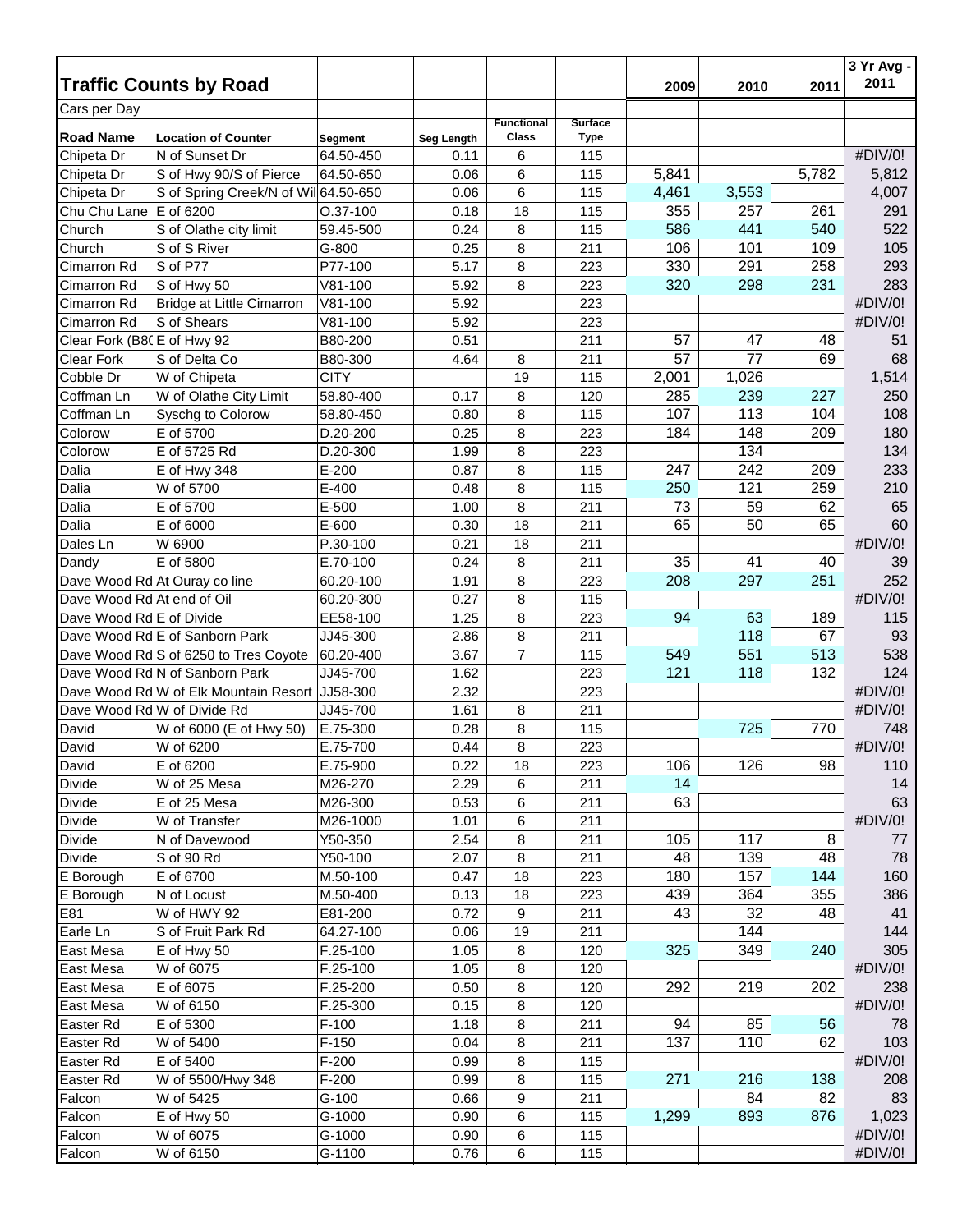|                                         | <b>Traffic Counts by Road</b>            |                |            |                   |                |      |      |                 | 3 Yr Avg -<br>2011 |
|-----------------------------------------|------------------------------------------|----------------|------------|-------------------|----------------|------|------|-----------------|--------------------|
|                                         |                                          |                |            |                   |                | 2009 | 2010 | 2011            |                    |
| Cars per Day                            |                                          |                |            | <b>Functional</b> | <b>Surface</b> |      |      |                 |                    |
| <b>Road Name</b>                        | <b>Location of Counter</b>               | <b>Segment</b> | Seg Length | <b>Class</b>      | <b>Type</b>    |      |      |                 |                    |
| Falcon                                  | W of 6400                                | G-1300         | 1.99       | 6                 | 115            |      | 430  | 360             | 395                |
| Falcon                                  | W of 5500                                | G-400          | 0.55       | 8                 | 223            | 203  | 234  | 229             | 222                |
| Falcon                                  | E of 5500                                | G-500          | 0.50       | 8                 | 211            |      | 79   | 93              | 86                 |
| Falcon                                  | E of 5550                                | $G-500$        | 0.50       | 8                 | 211            |      |      |                 | #DIV/0!            |
| Falcon                                  | W of 5550                                | $G-500$        | 0.50       | 8                 | 211            |      |      |                 | #DIV/0!            |
| Falcon                                  | W of 5600                                | $G-550$        | 0.51       | 8                 | 211            | 45   | 51   | 59              | 52                 |
| Fern                                    | E of 5600                                | G.20-100       | 0.78       | 8                 | 211            |      | 44   |                 | 44                 |
| Fern                                    | W of 5700                                | G.20-300       | 0.06       | 8                 | 211            | 105  | 62   | 76              | 81                 |
| Fox Hill Rd                             | W of 5500                                | G.75-100       | 0.41       | 8                 | 211            |      | 85   | 64              | 75                 |
| <b>Fruit Park</b>                       | E of 6400                                | $O.30 - 100$   | 0.28       | 18                | 115            | 469  | 218  | 327             | 338                |
| <b>Fruit Park</b>                       | W of Chipeta                             | $O.30 - 200$   | 0.11       | 18                | 115            | 334  | 476  | 451             | 420                |
|                                         | Fruit Park Trail W of Fruit Park Rd      | $O.30 - 50$    |            |                   |                |      |      |                 | #DIV/0!            |
| Gerry                                   | W of 6250                                | P.32-100       | 0.10       | 18                | 211            |      |      |                 | #DIV/0!            |
| Golden CT                               | E of 6075                                | H.65-100       | 0.10       |                   | 115            |      |      |                 | #DIV/0!            |
|                                         | Government SpS of V66 Trail - End of Oil | 66.00-100      | 0.13       | 8                 | 115            | 490  | 284  | 279             | 351                |
| Government S <sub>F</sub> W of Horsefly |                                          | 66.00-200      | 0.18       | 8                 | 115            | 559  | 383  | 337             | 426                |
| Government SpW of Hwy 550               |                                          | 66.00-400      | 0.11       | 8                 | 115            | 817  | 628  | 583             | 676                |
| Guernsey                                | E of 6075                                | H.90-100       | 0.10       | 18                | 211            | 278  | 104  | 130             | 171                |
| Gunnison                                | E of S River                             | H.75-100       | 0.44       | 8                 | 223            | 113  | 161  | 26              | 100                |
| Gunnison                                | W of Hwy 50                              | H.75-500       | 0.30       | 8                 | 223            | 121  | 189  | 194             | 168                |
| Gunnison                                | E of Hwy 50                              | H.75-600       | 0.18       | 8                 | 120            | 499  | 622  | 654             | 592                |
| Gunnison                                | E of 6075                                | H.75-650       | 0.10       | 8                 | 120            | 871  | 579  | 498             | 649                |
| Harvest                                 | E of 6075                                | 1.20-200       | 0.18       | 18                | 223            | 107  | 97   | 131             | 112                |
| Herman                                  | W of 5500                                | H-100          | 0.38       | 9                 | 211            |      |      |                 | #DIV/0!            |
| Herman                                  | W of S River                             | H-500          | 0.45       | 18                | 211            |      | 101  | 105             | 103                |
| Herman                                  | E of Hwy 50                              | H-600          | 0.20       | 18                | 211            | 106  | 75   | 96              | 92                 |
| Hickory                                 | W of 5600                                | I-600          | 0.28       | 6                 | 115            | 220  | 236  | 287             | 248                |
| <b>High Mesa</b>                        | N of Ida                                 | 58.25-100      | 2.37       | 8                 | 115            | 293  | 251  | 245             | 263                |
| Hillsdale                               | E of 6075                                | $1.10 - 100$   | 0.09       | 18                | 223            | 325  | 175  | 326             | 275                |
| Hillside                                | N of Jasmine                             | 57.10-100      | 1.07       | 6                 | 115            |      |      |                 | #DIV/0!            |
| Hillside                                | E of 5650                                | 57.10-300      | 0.60       | 6                 | 115            | 391  | 397  | 334             | 374                |
| Holly                                   | E of 6400                                | I.50-500       | 0.80       | 18                | 211            |      |      | 31              | 31                 |
| Holly                                   | W of 5600                                | 1.50-300       | 0.36       | 8                 | 211            | 104  | 97   | $\overline{71}$ | 91                 |
| Horsefly                                | S of Govt Springs                        | 68.00-100      | 2.13       | 8                 | 115            | 151  | 127  | 120             | 133                |
| Howdy Ct                                | W of 6400                                | I.85-100       | 0.15       | 18                | 115            |      |      |                 | #DIV/0!            |
| <b>Hwy 90</b>                           | E of Marine                              | <b>State</b>   |            | 6                 | 115            |      |      |                 | #DIV/0!            |
| Hwy 90                                  | End of oil                               | <b>State</b>   |            | 6                 | 115            |      |      |                 | #DIV/0!            |
| <b>Hwy 90</b>                           | S of Spring Creek                        | <b>State</b>   |            | $\overline{c}$    | 115            |      |      |                 | #DIV/0!            |
| <b>Hwy 90</b>                           | S of W Oak Grove                         | <b>State</b>   |            | 6                 | 115            |      |      |                 | #DIV/0!            |
| Hwy 90                                  | W of Marine                              | <b>State</b>   |            | $\overline{c}$    | 115            |      |      |                 | #DIV/0!            |
| <b>Hwy 90</b>                           | W of Shavano                             | 90-1300        | 6.62       | 6                 | 223            | 202  | 217  | 159             | 193                |
| <b>Hwy 90</b>                           | E of 6250                                | <b>State</b>   |            | 6                 | 115            |      |      |                 | #DIV/0!            |
| Hwy 90                                  | W of 6250                                | <b>State</b>   |            | 6                 | 115            |      |      |                 | #DIV/0!            |
| II Rd                                   | E of Dave Wood                           | JJ58-200       | 1.75       |                   | 211            | 77   | 75   | 54              | 69                 |
| II Rd                                   | W of Dave Wood                           | $II-400$       | 0.76       | 9                 | 211            | 17   | 47   | 32              | 32                 |
| 183                                     | S of J 82                                | 183-200        | 1.92       | 9                 | 211            |      | 48   |                 | 48                 |
| Ida                                     | W of Jade                                | 63.40-200      | 0.72       | 9                 | 211            | 182  | 137  | 151             | 157                |
| Ida                                     | E of Hillside                            | $J-100$        | 0.98       | 8                 | 120            | 95   | 167  | 134             | 132                |
| Ida                                     | W of 5850                                | $J-200$        | 0.39       | 8                 | 120            | 178  | 225  | 184             | 196                |
| Ida                                     | W of High Mesa                           | $J-400$        | 0.24       | 8                 | 120            |      | 305  | 184             | 245                |
| Ida                                     | E of 5880                                | $J-550$        | 0.62       | 8                 | 223            | 226  | 338  | 234             | 266                |
| Ida                                     | W of S River                             | $J-650$        | 0.32       | 8                 | 120            | 236  | 401  | 283             | 307                |
| Ida                                     | W of 6400                                | $J-750$        | 0.32       | 6                 | 120            | 294  | 271  | 252             | 272                |
| <b>J82</b>                              | E of Hwy 92                              | J82-100        | 1.17       | 9                 | 211            | 108  | 86   | 90              | 95                 |
| <b>J82</b>                              | E of 183                                 | J82-200        | 1.29       | 9                 | 211            |      |      |                 | #DIV/0!            |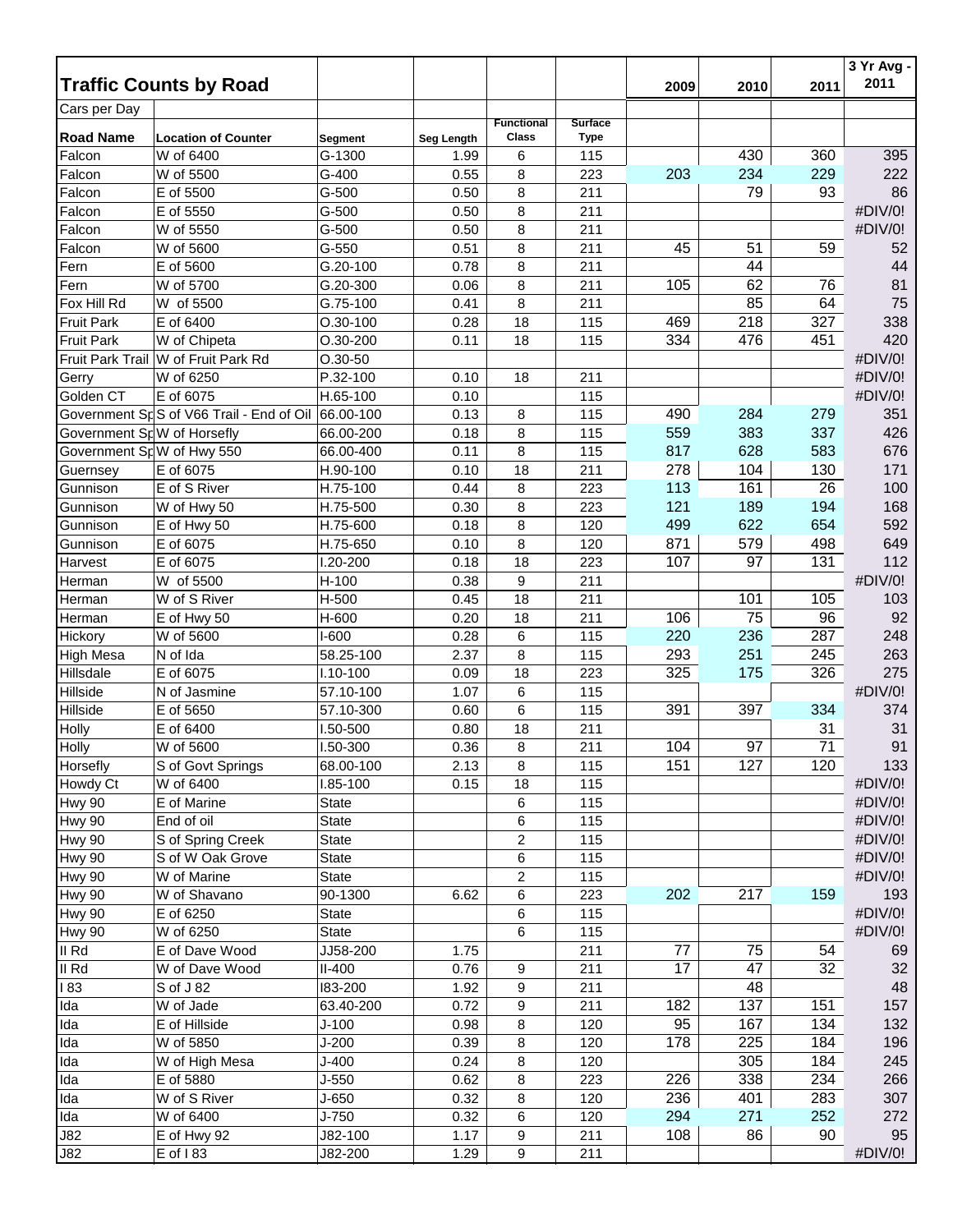|                   | <b>Traffic Counts by Road</b> |              |            |                   |                |       |       |                 | 3 Yr Avg -<br>2011 |
|-------------------|-------------------------------|--------------|------------|-------------------|----------------|-------|-------|-----------------|--------------------|
| Cars per Day      |                               |              |            |                   |                | 2009  | 2010  | 2011            |                    |
|                   |                               |              |            | <b>Functional</b> | <b>Surface</b> |       |       |                 |                    |
| <b>Road Name</b>  | <b>Location of Counter</b>    | Segment      | Seg Length | <b>Class</b>      | Type           |       |       |                 |                    |
| Jacaranda Wy      | W of 6400                     | $J.40-100$   | 0.24       |                   | 115            |       |       |                 | #DIV/0!            |
| Jacob             | S of Jig                      | K.59-100     | 0.30       | 18                | 115            | 49    | 101   | 57              | 69                 |
| Jade              | S of Ida                      | 63.40-150    | 0.26       | 6                 | 115            | 686   | 346   | 381             | 471                |
| Jade              | E of 6200                     | $J.50-100$   | 0.10       | 8                 | 211            | 190   | 113   | 118             | 140                |
| Jade              | W of 6300                     | J.50-300     | 0.51       | 8                 | 115            | 145   | 146   | 150             | 147                |
| Jade              | E of 6300                     | $J.50 - 400$ | 0.31       | 6                 | 115            |       | 462   | 476             | 469                |
| Jasmine           | W of 5850                     | K-300        | 0.51       | 6                 | 115            | 371   | 351   | 321             | 348                |
| Jasmine           | E of 5850                     | K-400        | 0.27       | 8                 | 211            | 64    | 26    | 28              | 39                 |
| Jasmine           | W of 5880                     | K-450        | 0.27       | 8                 | 211            | 38    | 42    | 38              | 39                 |
| Jay Jay           | E of 6450                     | K-1700       | 0.25       | 8                 | 211            |       | 51    |                 | 51                 |
| Jay Jay           | W of 6300                     | K-1100       | 0.48       | 6                 | 120            | 387   | 386   | 329             | 367                |
| Jay Jay           | W of 6075                     | K-600        | 1.27       | 6                 | 120            | 1,195 |       | 1,019           | 1,107              |
| Jay Jay           | W of Hwy 50                   | K-700        | 0.15       | 6                 | 120            |       | 1,075 |                 | 1,075              |
| Jay Jay           | E of Hwy 50                   | K-800        | 0.52       | 6                 | 115            | 636   | 475   | 506             | 539                |
| Jeremy            | S of Jig W                    | K.51-100     | 0.09       | 18                | 115            | 51    | 93    | 61              | 68                 |
| Jeremy            | S of Jig E                    | K.51-200     | 0.50       | 18                | 115            | 337   | 304   | 148             | 263                |
| Jig               | W of 6450                     | K50-1050     | 0.25       | 8                 | 211            |       | 52    |                 | 52                 |
| Jig               | W of 6250                     | K50-650      | 0.33       | 18                | 120            | 236   | 195   | 155             | 195                |
| Jig               | W of 6390                     | K.50-1000    | 0.24       | 8                 | 120            | 149   | 126   | 263             | 179                |
| Jig               | W of 5850                     | K.50-300     | 0.23       | 8                 | 211            | 95    | 72    | 109             | 92                 |
| Jig               | E of 5850                     | K.50-350     | 0.12       | 6                 | 115            | 504   | 318   | 428             | 417                |
| Jig               | S of Joe Pye                  | K.50-500     | 0.33       | 6                 | 115            | 853   |       | 639             | 746                |
| Jig               | W of 6300                     | K.50-850     | 0.08       | 18                | 115            | 672   | 725   | 528             | 642                |
| Jig               | E of 6300                     | K.50-900     | 0.27       | 8                 | 120            | 406   | 408   | 446             | 420                |
| Joe Pye Dr        | W of Jig                      | $J.95-100$   | 0.19       | 18                | 221            | 122   | 178   | 102             | 134                |
| Joey              | W of S River                  | $J.90-100$   | 0.52       | 18                | 221            | 91    | 80    | 75              | 82                 |
| Jordan Ct         | E of 6300                     | J.89-100     | 0.19       | 18                | 223A           |       | 51    | $\overline{52}$ | 52                 |
| Juniper           | E of 6300                     | K.90-100     | 0.12       | 8                 | 115            | 314   | 279   | 282             | 292                |
| Juniper           | W of 6390                     | K.90-150     | 0.93       | 8                 | 115            | 54    | 121   | 41              | 72                 |
| Kail Ct           | N of Lincoln                  | 65.35-100    | 0.21       | 18                | 115            |       | 115   | 117             | 116                |
| Kansas            | N of LaSalle                  | L.20-100     | 0.68       | 9                 | 115            | 74    | 63    | 58              | 65                 |
| Kansas            | W of 6100                     | L.20-200     | 0.81       | 9                 | 211            |       |       |                 | #DIV/0!            |
| Kentucky          | E of 6450                     | L.15-100     | 0.44       | $\overline{7}$    | 120            |       |       |                 | #DIV/0!            |
| Kentucky          | W of 6530                     | L.15-150     | 0.31       | $\overline{7}$    | 120            | 548   | 485   | 1,016           | 683                |
| Kentucky          | W of 6495                     | L.15-150     | 0.31       | $\overline{7}$    | 120            |       |       |                 | #DIV/0!            |
| Kinikin           | E of Woodgate                 | O73-100      | 1.79       | 6                 | 120            | 474   | 410   | 522             | 469                |
| Kinikin           | W of South Canal              | O73-200      | 0.88       | 8                 | 120            | 236   | 213   | 194             | 214                |
| Kinikin           | W of Hwy 50                   | O73-700      | 0.50       | $\overline{7}$    | 223            | 92    | 91    | 69              | 84                 |
| Kiowa             | E of Shavano Valley           | $L-100$      | 0.30       | 8                 | 120            | 139   | 138   | 134             | 137                |
| Kiowa             | W of 5850                     | $L-300$      | 0.52       | 8                 | 120            | 192   | 201   | 181             | 191                |
| Kourtney Ln       | W of 6530                     | L.30-200     | 0.25       | 18                | 211            |       | 111   | 111             | 111                |
| <b>Kristal Dr</b> | W of 5975                     | L.10-100     | 0.24       | 18                | 211            | 99    | 90    | 80              | 90                 |
| L Rd              | N of Marine                   | 62.55-100    | 0.46       | 18                | 120            |       |       |                 | #DIV/0!            |
| L Rd              | N of Marine (East)            | 62.55-100    | 0.46       | 18                | 120            |       | 122   | 116             | 119                |
| L Rd              | N of Marine (West)            | 62.55-100    | 0.46       | 18                | 120            |       | 95    | 74              | 85                 |
| L37 Rd            | At the County Line            | L37-100      | 3.54       | 9                 | 230            |       |       |                 | #DIV/0!            |
| Lakeview Ct       | W of 5975                     | K.60-100     | 0.08       | 18                | 211            | 205   | 151   | 157             | 171                |
| Landfill          | E of 6600                     | L.80-100     | 0.86       | 6                 | 115            |       | 460   | 455             | 458                |
| Largo Ln          | W of 6650                     | M.30-850     | 0.10       | 18                | 115            |       | 152   | 132             | 142                |
| Lark Ln           | S of Hwy 90                   | 64.08-100    | 0.12       | 19                | 115            |       |       |                 | #DIV/0!            |
| Lark Spur Dr      | N of Maple Grove              | 59.45-50     | 0.05       | 18                | 115            | 111   | 106   | 154             | 124                |
| LaSalle           | E of 5975                     | M-100        | 0.38       | 6                 | 120            |       | 629   | 497             | 563                |
| LaSalle           | E of 6100                     | M-250        | 0.76       | 6                 | 120            | 818   | 1,140 | 981             | 980                |
| LaSalle           | N of Kansas                   | M-100        |            |                   |                |       |       |                 | #DIV/0!            |
| LaSalle           | W of 6100                     | M-225        | 0.19       |                   | 115            | 521   |       | 655             | 588                |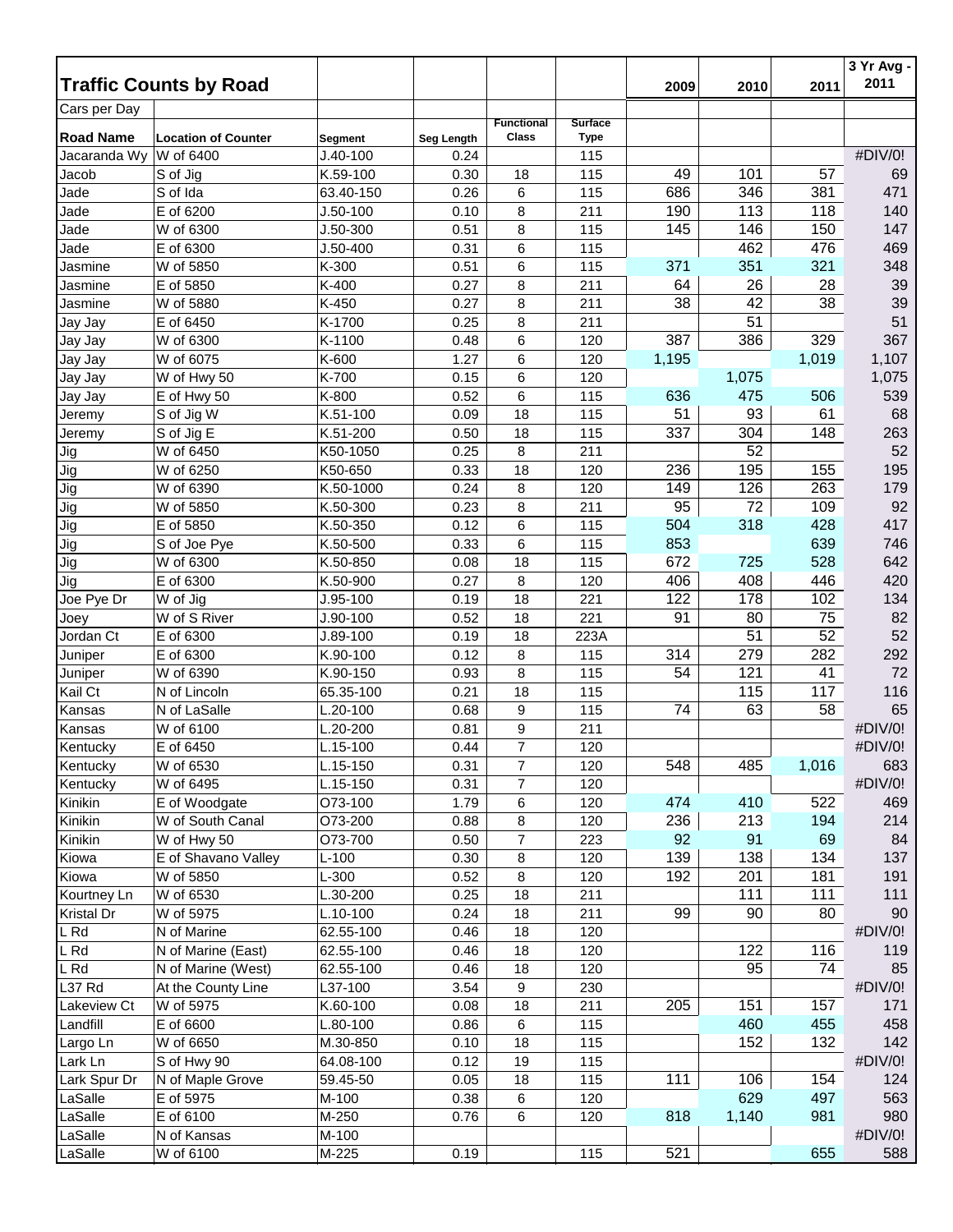|                            |                                               |                |                   |                   |                |       |       |       | 3 Yr Avg -<br>2011 |
|----------------------------|-----------------------------------------------|----------------|-------------------|-------------------|----------------|-------|-------|-------|--------------------|
|                            | <b>Traffic Counts by Road</b>                 |                |                   |                   |                | 2009  | 2010  | 2011  |                    |
| Cars per Day               |                                               |                |                   | <b>Functional</b> | <b>Surface</b> |       |       |       |                    |
| <b>Road Name</b>           | <b>Location of Counter</b>                    | <b>Segment</b> | <b>Seg Length</b> | Class             | <b>Type</b>    |       |       |       |                    |
| LaSalle                    | W of 6175                                     | M-250          | 0.76              | 6                 | 120            |       |       |       | #DIV/0!            |
| LaSalle                    | E of 6175                                     | M-300          | 0.24              | 6                 | 120            |       |       |       | #DIV/0!            |
| LaSalle                    | W of Hwy 50                                   | M-400          | 0.89              | 6                 | 120            | 2,726 | 3,277 | 2,451 | 2,818              |
| LaSalle                    | E of 6700                                     | M-500          | 0.76              | $\overline{7}$    | 120            | 347   | 339   | 343   | 343                |
| Liberty                    | E of E Borough                                | 67.55-100      | 0.21              |                   | 115            |       | 198   | 264   | 231                |
| Lilac                      | W of 6530                                     | <b>CITY</b>    | 0.25              | 18                | 211            |       |       |       | #DIV/0!            |
| Lily dr                    | W of 5950                                     | M.83-100       | 0.06              | 18                | 115            | 29    | 9     | 12    | 17                 |
| Lincoln                    | E of 6530                                     | $L.75-100$     | 0.20              | $\overline{7}$    | 120            |       |       |       | #DIV/0!            |
| Lincoln                    | W of 6600                                     | $L.75-150$     | 0.37              | $\overline{7}$    | 120            | 470   | 470   | 475   | 472                |
| Little Cimarron            | S of Hwy 50                                   | S84-300        | 0.08              | 8                 | 211            | 89    | 97    | 75    | 87                 |
| Little Way                 | W of 6600                                     | L.85-100       | 0.29              | 18                | 115            |       | 153   | 161   | 157                |
| Lobo Dr                    | E of 6100                                     | M.35-100       | 0.18              | 18                | 211            | 80    | 110   | 116   | 102                |
| Locust                     | City Limit - 6650 Rd                          | <b>CITY</b>    |                   |                   |                |       |       |       | #DIV/0!            |
| Locust                     | E of 6700                                     | <b>CITY</b>    |                   |                   |                |       |       |       | #DIV/0!            |
| Locust                     | E of 5950                                     | M.75-100       | 0.49              | 8                 | 211            |       |       |       | #DIV/0!            |
| Locust                     | E of 6600                                     | M.75-500       | 0.23              | 8                 | 115            |       |       |       | #DIV/0!            |
| Locust                     | E of 6650                                     | M.75-700       | 0.39              | 8                 | 115            | 504   | 455   | 463   | 474                |
| Locust                     | W of 6700                                     | M.75-700       | 0.39              | 8                 | 115            | 381   | 378   |       | 380                |
| Lucres Dr (nortl W of 5975 |                                               | K.65-100       | 0.33              | 18                | 223            | 97    | 38    | 49    | 61                 |
| Lucres Rd (sou W of 5975   |                                               | K.65-100       | 0.33              | 18                | 223            | 52    | 62    | 38    | 51                 |
| M73                        | E of Hwy 347                                  | M73-100        | 1.56              | 9                 | 211            | 40    | 45    | 46    | 44                 |
| Maple Grove                | E of 5875                                     | N-350          | 0.06              | $\boldsymbol{7}$  | 120            | 120   | 173   | 475   | 256                |
| Maple Grove                | W of 6100                                     | N-600          | 1.01              | 8                 | 120            | 237   | 353   | 584   | 391                |
| Marine                     | S of Mtn View CT                              | 64.00-400      | 0.18              | 6                 | 115            | 3,703 | 4,278 | 3,612 | 3,864              |
| Marine                     | E of L Rd west                                | 64.00-725      | 0.20              |                   | 115            |       |       |       | #DIV/0!            |
| Marine                     | S of LaSalle                                  | 64.00-900      | 0.22              | 6                 | 115            | 883   | 880   | 926   | 896                |
| Maroon Bell Dr E of 6175   |                                               | N.07-100       | 0.04              | 18                | 115            |       |       |       | #DIV/0!            |
| Miami                      | E of City Limit                               | N.50-1150      | 0.34              |                   | 115            |       |       |       | #DIV/0!            |
| Miami                      | E of 6000                                     | <b>CITY</b>    |                   |                   |                |       |       |       | #DIV/0!            |
| Miami                      | W of 6700                                     | <b>CITY</b>    |                   |                   |                |       |       |       | #DIV/0!            |
| Miami                      | E of 6700                                     | N.50-1000      | 0.27              | 6                 | 115            |       |       |       | #DIV/0!            |
| Miami                      | E of 6720                                     | N.50-1100      | 0.07              | 6                 | 115            |       |       |       | #DIV/0!            |
| Miami                      | S of Hwy 50                                   | N.50-1200      | 0.18              | $6\phantom{1}6$   | 115            | 612   | 642   | 627   | 627                |
| Miami                      | W of 6100                                     | N.50-400       | 0.16              | 8                 | 211            | 63    | 52    | 46    | 54                 |
| Miguel                     | S of Hwy 50                                   | 69.00-600      | 0.37              | 8                 | 211            | 158   | 153   | 182   | 164                |
| Miguel                     | S of Hwy 50 Water Users                       | N.60-100       | 2.70              | 8                 | 211            | 63    | 73    | 44    | 60                 |
| Monroe                     | E of 6130                                     | N.70-200       | 0.07              | 18                | 211            |       | 98    | 110   | 104                |
| Mtn View Ct                | E of Marine                                   | N.81-100       | 0.03              | 9                 | 115            |       | 430   | 361   | 396                |
| Mustang                    | N of Marine                                   | 63.55-300      | 0.33              | 18                | 211            | 172   | 185   | 172   | 176                |
| N Ramona                   | E of 6400                                     | P.43-100       | 0.07              | 19                | 115            | 728   | 751   | 764   | 748                |
| N Rd                       | E of 6700                                     | $O.40 - 600$   | 0.25              | 9                 | 211            |       |       |       | #DIV/0!            |
| N River                    | S of Carnation / N of Olathe City L 59.10-100 |                | 0.77              | 8                 | 223            | 209   | 185   | 179   | 191                |
| N River                    | N of Blossom                                  | 59.10-200      | 0.51              | 8                 | 120            | 128   | 112   | 86    | 109                |
| N River                    | W of Hwy 50                                   | 59.10-300      | 1.33              | 8                 | 120            | 100   | 107   | 88    | 98                 |
| N73                        | E of Hwy 50                                   | N73-100        | 0.88              | 9                 | 211            | 59    | 39    | 43    | 47                 |
| N74                        | E of Hwy 50                                   | N74-100        | 1.40              | 9                 | 211            | 18    | 26    | 31    | 25                 |
| Nancy Way                  | W of 6400                                     | O.78-200       | 0.06              | 19                | 115            | 862   | 445   | 530   | 612                |
| Neptune Way                | E of 6400                                     | $O.85-100$     | 0.04              | 18                | 115            |       |       |       | #DIV/0!            |
| Newport                    | E of Hwy 90                                   | O.31-400       | 0.24              | 19                | 115            |       | 91    | 69    | 80                 |
| Niagra                     | E of 6100                                     | $O.50 - 100$   | 1.00              | 8                 | 223            | 91    | 68    | 85    | 81                 |
| Niagra                     | W of 6200                                     | $O.50 - 100$   | 1.00              | 8                 | 223            | 153   | 186   | 134   | 158                |
| Niagra                     | W of Hwy 90                                   | $O.50 - 450$   | 0.19              | 18                | 223A           | 136   | 158   | 129   | 141                |
| Nighthawk                  | W of 6200                                     | $0.18 - 100$   | 0.26              | 18                | 223A           |       | 57    | 68    | 63                 |
| Normandy                   | W of 6400                                     | $O.40 - 100$   | 0.22              | 19                | 115            | 512   | 475   | 359   | 449                |
| North Star Dr              | E of 6200                                     | O.67-100       | 0.16              | 18                | 115            | 176   | 153   | 161   | 163                |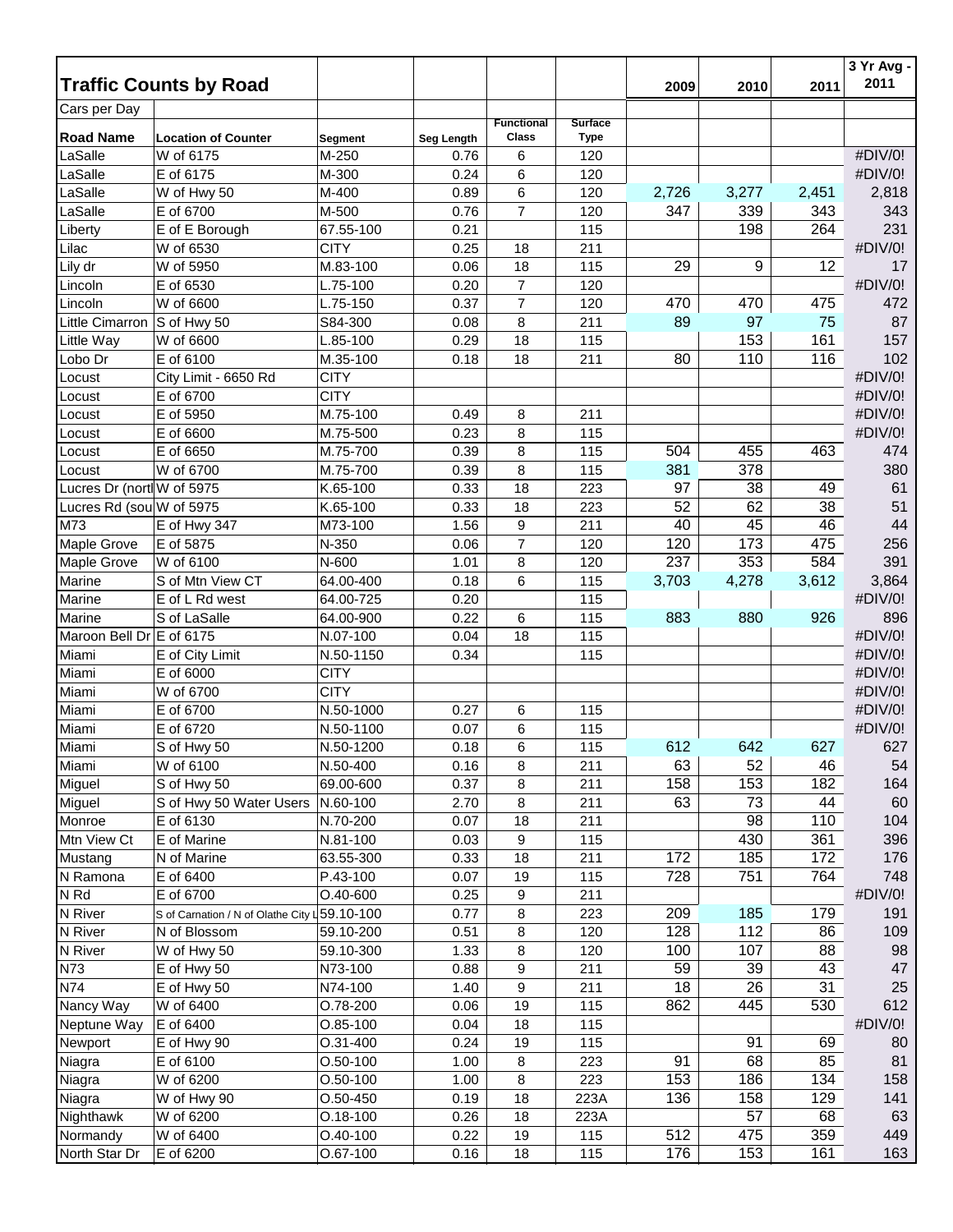|                            |                                           |                 |                   |                   |                |       |       |       | 3 Yr Avg -<br>2011 |
|----------------------------|-------------------------------------------|-----------------|-------------------|-------------------|----------------|-------|-------|-------|--------------------|
|                            | <b>Traffic Counts by Road</b>             |                 |                   |                   |                | 2009  | 2010  | 2011  |                    |
| Cars per Day               |                                           |                 |                   | <b>Functional</b> | <b>Surface</b> |       |       |       |                    |
| <b>Road Name</b>           | <b>Location of Counter</b>                | <b>Segment</b>  | <b>Seg Length</b> | <b>Class</b>      | <b>Type</b>    |       |       |       |                    |
| Norwood                    | W of Chipeta                              | $O.60 - 200$    | 0.04              | 19                | 120            | 892   | 398   | 367   | 552                |
| 072                        | W of Kinikin                              | O72-100         | 0.35              | 9                 | 211            |       |       |       | #DIV/0!            |
| O74                        | E of Hwy 50                               | O74-100         | 1.53              | 9                 | 211            | 54    | 45    | 43    | 47                 |
| Oak Grove                  | E of 6700                                 | <b>CITY</b>     |                   |                   |                |       |       |       | #DIV/0!            |
| Oak Grove                  | W of 6700                                 | <b>CITY</b>     |                   |                   |                |       |       |       | #DIV/0!            |
| Oak Grove                  | E of 6000                                 | $P-100$         | 0.24              | 8                 | 211            | 97    | 114   | 100   | 104                |
| Oak Grove                  | E of 6100                                 | P-300           | 0.09              | 8                 | 120            |       |       |       | #DIV/0!            |
| Oak Grove                  | E of 6830                                 | P-1500          | 0.50              | 8                 | 120            | 521   | 461   | 415   | 466                |
| Oak Grove                  | W of Hwy 90                               | P-450           | 0.12              | 8                 | 120            | 516   | 709   | 659   | 628                |
| Oak Grove                  | W of 6300                                 | P-500           | 0.03              | 6                 | 115            | 642   | 628   | 560   | 610                |
| Oak Grove                  | E of 6300                                 | P-600           | 0.78              | 6                 | 115            |       |       |       | #DIV/0!            |
| Oak Grove                  | W of Chipeta                              | P-850           | 0.18              | 6                 | 115            | 3,246 | 2,951 | 2,929 | 3,042              |
|                            | Oak Grove (eas End of Pavement(at Mead ?? |                 |                   |                   |                |       |       |       | #DIV/0!            |
| Oakland                    | E of 6400                                 | P.38-100        | 0.18              | 19                | 115            | 193   | 176   | 153   | 174                |
| Oceania Way                | S of Orange                               | 62.75-100       | 0.22              | 18                | 115            |       |       | 115   | 115                |
| Octillo Ct                 | E of 6700                                 | P.31-100        | 0.06              | 18                | 115            | 197   | 202   | 235   | 211                |
| Ogden                      | W of 6700                                 | <b>CITY</b>     |                   |                   |                |       |       |       | #DIV/0!            |
| Ogden                      | E of 6725                                 | P.45-100 (City) | 0.32              | 18                | 115            |       |       |       | #DIV/0!            |
| Ogden                      | E of 6760                                 | P.45-275        | 0.16              | 18                | 115            |       | 110   | 92    | 101                |
| Ohlm                       | E of 6250                                 | P.50-100        | 0.22              | 18                | 120            | 113   | 100   | 91    | 101                |
| Ohlm                       | W of 6300                                 | P.50-150        | 0.28              | 18                | 120            | 263   | 261   | 235   | 253                |
| Old Lindsey Tr S of Hwy 90 |                                           | Private         |                   |                   |                |       |       |       | #DIV/0!            |
| Openfield Dr               | W of Oak Grove                            | <b>CITY</b>     |                   |                   |                |       |       |       | #DIV/0!            |
| Opposum                    | E of 6300                                 | P.85-100        | 0.19              | 18                | 211            |       | 35    | 40    | 38                 |
| Orange                     | E of 6250                                 | P.75-100        | 0.10              | 18                | 120            |       | 107   | 104   | 106                |
| Orange                     | W of 6300                                 | P.75-150        | 0.41              | 18                | 120            | 166   | 134   | 175   | 158                |
| Orange                     | E of 6300                                 | P.75-200        | 0.27              | 18                | 211            | 46    | 40    | 42    | 43                 |
| Orchard                    | W of 6400                                 | O.45-300        | 0.26              | 18                | 223A           | 93    | 92    | 104   | 96                 |
| Orchard                    | E of 6400                                 | $O.45 - 400$    | 0.13              | 18                | 115            | 294   | 336   | 279   | 303                |
| Orchard                    | W of Chipeta                              | $O.45 - 500$    | 0.27              | 18                | 115            | 468   | 499   | 439   | 469                |
| Otter                      | E of Hwy 550                              | <b>CITY</b>     | 0.38              | 8                 | 120            |       |       |       | #DIV/0!            |
| Otter                      | E of Brook (city limit)                   | P.90-200        | 0.48              | 18                | 120            | 103   | 193   | 109   | 135                |
| Otter                      | E of Woodgate                             | <b>CITY</b>     | 1.13              | 18                | 120            |       |       |       | #DIV/0!            |
| P77                        | W of Cimarron                             | P77-200         | 6.12              | 9                 | 211            | 34    | 33    | 44    | 37                 |
| P77                        | S of Hwy 50                               | P77-300         | 3.37              | 9                 | 211            | 49    | 40    | 50    | 46                 |
| Pahgre                     | S of Trout                                | 68.05-100       | 0.61              | 8                 | 223            | 176   | 165   | 57    | 133                |
| Pahgre                     | N and E of Trout                          | 68.10-100       | 0.06              | 9                 | 211            |       |       |       | #DIV/0!            |
| Pahgre                     | S of Kinikin                              | 68.10-400       | 0.39              | 8                 | 115            | 196   | 173   | 332   | 234                |
| Pahgre                     | N of Uncompahgre                          | T.50-100        | 0.87              | 8                 | 223            | 102   | 76    | 110   | 96                 |
| Paradox TR (P(W of Popular |                                           | zzz-Paradox Tr  |                   | 9                 | 211            |       |       |       | #DIV/0!            |
| Patti Ct                   | W of Sunshine                             | Q.39-100        | 0.08              | 18                | 211            |       | 55    |       | 55                 |
| Peach                      | W of 6300                                 | P.95-100        | 0.10              | 18                | 115            |       | 66    | 68    | 67                 |
| Peach Valley               | E of 6400                                 | G.64-100        | 0.94              |                   | 211            |       |       | 60    | 60                 |
| Pearl                      | E of 6250                                 | Q.40-100        | 0.38              | 8                 | 115            | 369   | 355   | 366   | 363                |
| Pearl                      | E of 6310                                 | Q.40-250        | 0.50              | 8                 | 223            | 283   | 282   | 340   | 302                |
| Pierce                     | W of Chipeta                              | $O.10 - 100$    | 0.07              | 18                | 120            |       | 82    | 99    | 91                 |
|                            | Poison Springs S of Black Canyon Rd       | D.77-100        | 2.13              |                   | 211            |       |       |       | #DIV/0!            |
| Popular                    | S of Hwy 90                               | Q.70-100        | 1.12              | 8                 | 223            | 98    | 98    | 85    | 94                 |
| Popular                    | W of 6250                                 | Q.70-300        | 0.55              | 8                 | 223            | 278   | 254   | 211   | 248                |
| Q 72                       | E of Kinikin                              | Q72-100         | 3.19              | 9                 | 211            | 63    | 71    | 30    | 55                 |
| Racine                     | W of Hwy 550                              | <b>CITY</b>     | 0.83              | 8                 | 120            |       |       |       | #DIV/0!            |
| Racine                     | E of Hwy 550                              | R.10-200        | 0.14              | 8                 | 120            | 138   | 125   | 190   | 151                |
| Racine                     | E of Sunshine                             | R.10-300        | 1.26              | 8                 | 211            | 94    | 87    | 93    | 91                 |
| Ranger                     | W of 6400                                 | R.50-300        | 0.73              | 8                 | 223            | 87    | 109   | 114   | 103                |
| Ranger                     | S of 6400                                 | R.50-400        | 0.10              | 8                 | 115            | 222   | 210   | 234   | 222                |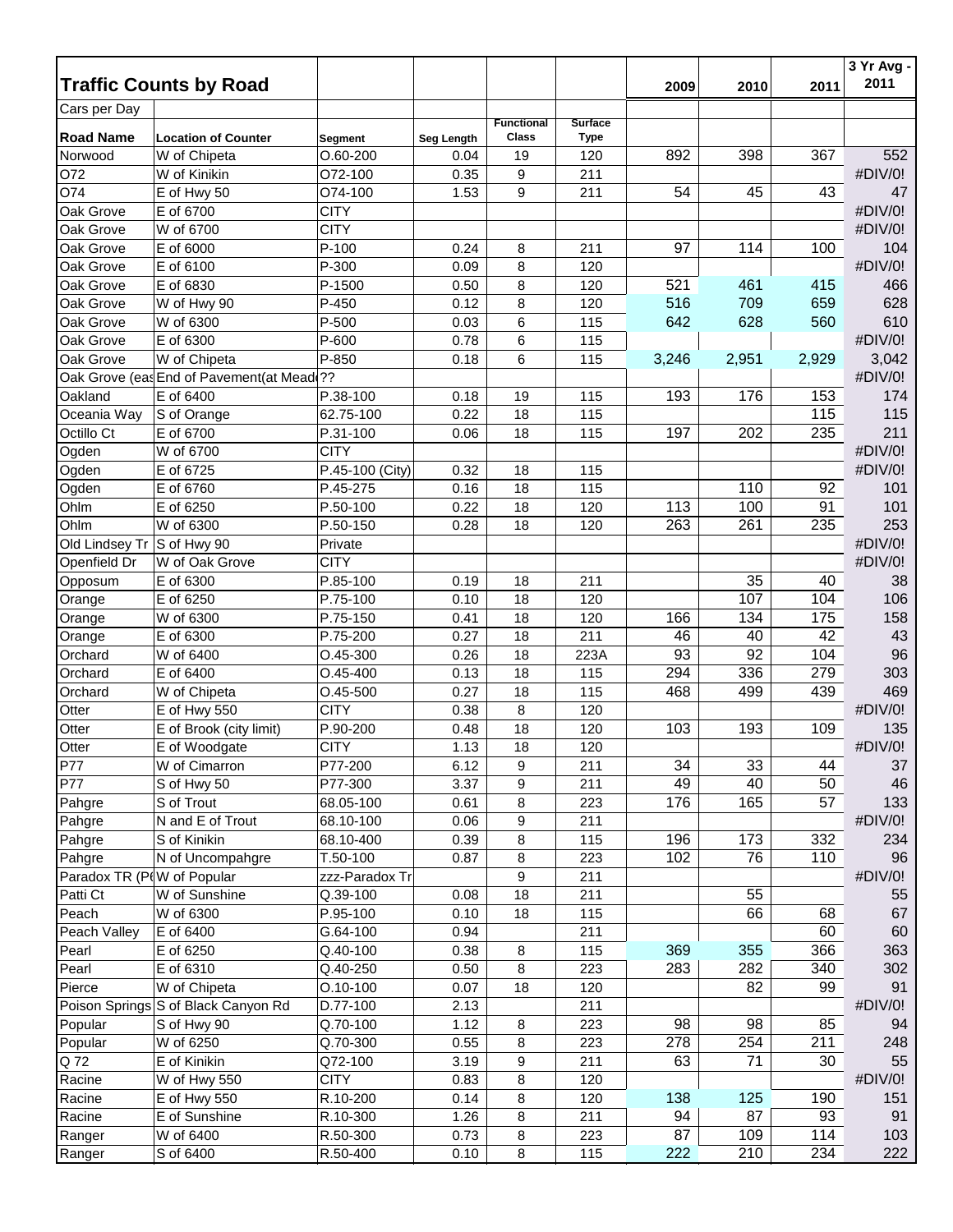|                            |                                                  |              |            |                   |                |       |       |       | 3 Yr Avg -<br>2011 |
|----------------------------|--------------------------------------------------|--------------|------------|-------------------|----------------|-------|-------|-------|--------------------|
|                            | <b>Traffic Counts by Road</b>                    |              |            |                   |                | 2009  | 2010  | 2011  |                    |
| Cars per Day               |                                                  |              |            | <b>Functional</b> | <b>Surface</b> |       |       |       |                    |
| <b>Road Name</b>           | <b>Location of Counter</b>                       | Segment      | Seg Length | Class             | <b>Type</b>    |       |       |       |                    |
| <b>Ridgeview Dr</b>        | E of Hwy 550                                     | T.60-100     | 0.11       | 18                | 120            |       | 69    | 45    | 57                 |
| Riverside                  | E of Hwy 550                                     | R.25-100     | 0.37       | 9                 | 211            | 133   | 104   | 110   | 116                |
|                            | Rolling Hills RD N of Spring Creek               | 59.84-100    | 0.13       | 18                | 211            |       | 69    | 49    | 59                 |
| Rose                       | W of Hwy 550                                     | R.75-100     | 0.18       | 18                | 211            |       |       |       | #DIV/0!            |
| Rose                       | E of Hwy 550                                     | R.75-200     | 0.39       | 9                 | 211            | 71    | 88    | 33    | 64                 |
| S Ramona                   | E of 6400                                        | P.55-100     | 0.07       | 19                | 115            | 247   | 241   | 223   | 237                |
| S River Rd                 | N of Jay Jay (S of Joey)                         | 59.45-200    | 0.09       | 8                 | 120            | 674   | 605   | 578   | 619                |
| S River Rd                 | S of Church                                      | 59.45-400    | 1.24       | 8                 | 115            |       |       |       | #DIV/0!            |
| Sanborn Park               | Bottom of Clay Cr Hill                           | JJ45-50      | 2.11       | 8                 | 223            | 66    | 57    | 57    | 60                 |
| Sanborn Park               | W of Dave Wood Rd                                | JJ45-600     | 3.05       | 8                 | 211            | 71    | 79    | 73    | 74                 |
|                            | Shavano valley End of oil - W of Spring Cr O-200 |              | 0.56       |                   | 211            | 109   | 119   | 137   | 122                |
| Shavano valley N of Hwy 90 |                                                  | 59.00-100    | 1.05       | 8                 | 223            | 117   | 106   | 118   | 114                |
|                            | Shavano valley S of Spring Creek                 | 59.00-300    | 1.00       | 8                 | 223            | 184   | 195   | 188   | 189                |
| Shavano valley S of Rim Rd |                                                  | 58.00-300    | 0.25       |                   | 211            |       |       |       | #DIV/0!            |
| Shavano valley N End       |                                                  |              |            |                   |                |       |       |       | #DIV/0!            |
|                            | Simm Mesa Rd S of Happy Canyon                   | 63.71-200    | 2.08       | 9                 | 211            |       |       |       | #DIV/0!            |
| Simm Mesa Rd S of Ranger   |                                                  | 63.71-400    | 0.17       | 9                 | 115            | 270   | 138   | 188   | 199                |
| Solar                      | N of Solitude                                    | S-100        | 0.28       | 8                 | 115            | 70    |       |       | 70                 |
| Solar                      | W of Hwy 550                                     | S-350        | 0.79       | 8                 | 115            | 454   | 414   | 383   | 417                |
| Solar                      | E of Hwy 550                                     | S-400        | 0.50       | 18                | 223A           | 166   | 105   | 136   | 136                |
| Solar                      | W of Circle H Estates                            |              |            |                   |                |       |       |       | #DIV/0!            |
| Solitude                   | S of Solar                                       | T.65-100     | 0.60       | 18                | 223A           |       | 81    | 103   | 92                 |
| Spring Canyon S of Popular |                                                  | 61.99-100    | 1.42       | 9                 | 211            |       | 54    | 55    | 55                 |
| <b>Spring Creek</b>        | E of Mexican Gulch                               | O-1050       | 0.84       | 6                 | 115            |       |       |       | #DIV/0!            |
| <b>Spring Creek</b>        | W of Hwy 90                                      | O-1050       | 0.84       | 6                 | 115            | 3,146 | 3,233 | 3,077 | 3,152              |
| <b>Spring Creek</b>        | N of Shavano Valley                              | $O-400$      | 0.91       | 8                 | 115            |       |       |       | #DIV/0!            |
| <b>Spring Creek</b>        | W of 5875                                        | $O-400$      | 0.91       | 8                 | 115            |       |       |       | #DIV/0!            |
| <b>Spring Creek</b>        | E of 5875                                        | $O-450$      | 0.10       | 6                 | 115            | 635   | 769   | 414   | 606                |
| <b>Spring Creek</b>        | W of 6000                                        | $O-550$      | 0.15       | 6                 | 115            |       |       |       | #DIV/0!            |
| <b>Spring Creek</b>        | E of 6130                                        | $O-800$      | 0.14       | 6                 | 115            |       |       | 1,901 | 1,901              |
| <b>Spring Creek</b>        | E of 6000                                        | $O-600$      | 0.50       | 6                 | 115            | 1,214 | 1,205 | 1,128 | 1,182              |
| <b>Spring Creek</b>        | W of 6100                                        | O-650        | 0.51       | 6                 | 115            |       |       |       | #DIV/0!            |
| Spring Creek               | W of 6175                                        | $O-850$      | 0.13       | 6                 | 115            |       |       |       | #DIV/0!            |
| <b>Spring Creek</b>        | E of 6175                                        | $O-900$      | 0.06       | 6                 | 115            |       |       |       | #DIV/0!            |
| Springs Ln                 | W of Little Cimarron                             | S.50-100     | 0.47       | 18                | 211            | 29    | 15    | 15    | 20                 |
| Starlight Ct               | S of Sunshine                                    | 67.58-100    | 0.08       | 18                | 115            |       | 92    | 93    | 93                 |
| Story Ln                   | S of Oak Grove                                   | 64.07-100    | 0.25       | 18                | 115            | 169   | 148   | 168   | 162                |
| Sun Ct                     | W of Solar                                       | $T.10-100$   | 0.03       | 18                | 211            |       |       |       | #DIV/0!            |
| Sunnyside Rd               | E of 6700                                        | <b>CITY</b>  |            |                   |                |       |       |       | #DIV/0!            |
| Sunnyside Rd               | W of 6720                                        | <b>CITY</b>  |            |                   |                |       |       |       | #DIV/0!            |
| Sunnyside Rd               | W of 6800                                        | <b>CITY</b>  |            |                   |                |       |       |       | #DIV/0!            |
| Sunridge                   | W of Solar                                       | S.90-100     | 0.13       | 18                | 115            |       |       |       | #DIV/0!            |
| Sunset Mesa                | E of Chipeta                                     | 64.70-40     | 0.10       | 18                | 120            | 547   | 596   | 622   | 588                |
| Sunset Rd                  | E of Pahgre                                      | S.80-100     | 0.17       | 18                | 223A           |       |       |       | #DIV/0!            |
| Sunshine                   | W of Starlight                                   | 67.25-200    | 0.50       | 8                 | 120            | 411   | 399   | 476   | 429                |
| Sunshine                   | N of Kinikin                                     | 68.50-100    | 0.05       | 8                 | 120            | 180   | 142   | 230   | 184                |
| T Rd                       | W of Hwy 550                                     | T.80-300     | 0.29       | 18                | 211            | 95    | 64    | 68    | 76                 |
| T85                        | E of Little Cimarron                             | T85-100      | 0.27       | 8                 | 211            | 41    | 19    | 18    | 26                 |
| Tombstone Dr               | W of Hwy 50                                      | $J.05 - 200$ | 0.15       | 18                | 223            | 58    | 180   | 111   | 116                |
| Transfer                   | N of Divide                                      | Y48-100      | 0.91       | 8                 | 211            | 43    | 64    | 21    | 43                 |
| Transfer                   | S of Hickory                                     | 55.50-100    | 0.61       | 8                 | 211            | 73    | 73    | 76    | 74                 |
| Transfer                   | S of Holly                                       | Y48-500      | 0.60       | 8                 | 211            |       |       |       | #DIV/0!            |
|                            | Tres Coyotes TE of Dave Wood Rd                  | Private      |            |                   | 211            |       |       |       | #DIV/0!            |
| Trophy                     | N of Uncompahgre                                 | 68.05-50     | 0.05       |                   | 115            | 46    | 55    | 60    | 54                 |
| Trout                      | E of Hwy 550                                     | $T-200$      | 0.40       | 8                 | 120            | 311   | 314   | 233   | 286                |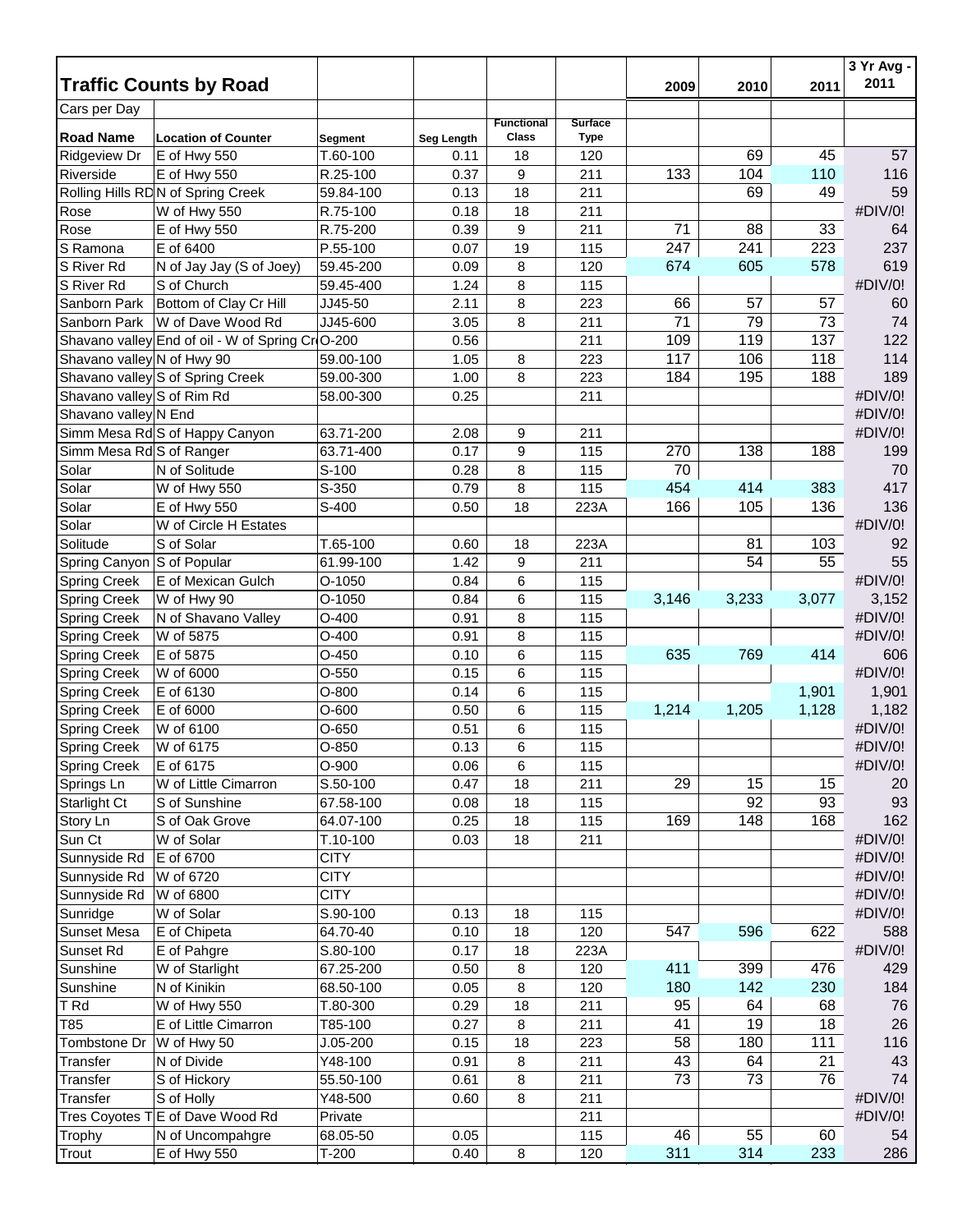|                       |                                 |                      |              |                            |                               |      |                 |      | 3 Yr Avg -    |
|-----------------------|---------------------------------|----------------------|--------------|----------------------------|-------------------------------|------|-----------------|------|---------------|
|                       | <b>Traffic Counts by Road</b>   |                      |              |                            |                               | 2009 | 2010            | 2011 | 2011          |
| Cars per Day          |                                 |                      |              |                            |                               |      |                 |      |               |
| <b>Road Name</b>      | <b>Location of Counter</b>      | <b>Segment</b>       | Seg Length   | <b>Functional</b><br>Class | <b>Surface</b><br><b>Type</b> |      |                 |      |               |
| Trout                 | E of Pahgre                     | $T-500$              | 0.18         | 8                          | 211                           |      |                 |      | #DIV/0!       |
| Tulare                | E of Hwy 550                    | T.90-100             | 0.12         | 18                         | 115                           | 200  | 194             | 168  | 187           |
| <b>Tulip Circle W</b> | S of Tulare                     | T.91-100             | 0.20         | 18                         | 115                           |      |                 |      | #DIV/0!       |
| Tulip Circle E        | N of Tulare                     | T.91-200             | 0.21         | 18                         | 115                           |      |                 |      | #DIV/0!       |
| Tumbleweed            | N of Uncompahgre                | T.99-100             | 0.13         | 18                         | 115                           | 74   | 71              | 77   | 74            |
| Uncomphagre           | W of Buckhorn                   | 70.50-100            | 0.20         | 8                          | 120                           | 142  | 144             | 158  | 148           |
| Uncomphagre           | End of Asphalt                  | 70.50-350            | 1.40         | 18                         | 120                           |      |                 | 174  | 174           |
| Uncomphagre           | E of Hwy 550                    | $U-300$              | 0.27         | 8                          | 120                           | 520  | 572             | 455  | 516           |
| V60 Trail             | E of Dave Wood Rd               | Private              |              |                            | 211                           |      |                 |      | #DIV/0!       |
| V66 Trail             | W of Govt Springs               | Private              |              | 9                          | 211                           | 68   | 62              | 53   | 61            |
| Verde                 | W of 6250                       | P.80-100             | 0.25         | 18                         | 223A                          | 98   | 96              | 88   | 94            |
| Vernal Rd             | E of Hwy 550                    | $V.20 - 100$         | 0.31         | 18                         | 211                           | 47   | 69              | 59   | 58            |
| Vicuna Dr             | W of Hwy 550                    | $V.30 - 100$         | 0.21         | 18                         | 211                           | 93   | 124             | 128  | 115           |
|                       | W Black Canyo W of Black Canyon | A-250                | 1.17         | 9                          | 211                           | 84   | 146             | 81   | 104           |
| Willow                | W of Chipeta                    | $O.20 - 100$         | 0.07         | 18                         | 211                           | 173  | $\overline{92}$ | 112  | 126           |
| Woodgate              | E of Hwy 550                    | 66.40-100            | 0.21         | 8                          | 115                           | 192  | 171             | 98   | 154           |
| Woodgate              | Uncompahgre Bridge              | 66.40-200            | 0.36         | 8                          | 115                           |      |                 |      | #DIV/0!       |
| Woodgate              | S of Kinikin                    | 66.40-500            | 0.46         | 8                          | 115                           | 321  | 359             | 205  | 295           |
|                       |                                 |                      |              |                            |                               |      |                 |      |               |
|                       |                                 |                      |              |                            |                               |      |                 |      |               |
|                       |                                 |                      |              |                            |                               |      |                 |      |               |
| <b>West End</b>       |                                 |                      |              |                            |                               |      |                 |      |               |
|                       | <b>Traffic Counts by Road</b>   |                      |              |                            |                               |      |                 |      |               |
|                       |                                 |                      |              |                            |                               | 2009 | 2010            | 2011 | 3 Yr Avg      |
|                       |                                 |                      |              |                            |                               |      |                 |      |               |
| <b>Road Name</b>      | <b>Location of Counter</b>      |                      |              |                            |                               |      |                 |      |               |
| 5th Street            | E of 2700 Rd                    | BB28-100             | 0.35         | 8                          | 211                           |      |                 | 34   | 34            |
| 25 Mesa               | E of 4th St (N of 2900)         | <b>BB29-50</b>       | 5.54         | 6                          | 115                           | 95   |                 | 57   | 76            |
| 25 Mesa               | N of Divide                     | Q37-100              | 5.13         | $\overline{7}$             | 211                           | 64   | 120             | 130  | 105           |
| 25 Mesa               | S of Divide Rd                  | BB29-350             | 1.58         | 8                          | 211                           | 90   | 140             | 83   | 104           |
| 550                   | N of U5                         | T5-200               | 0.49         | 8                          | 115                           | 17   | 62              | 23   | 34            |
| 550                   | S of T5 Rd                      | T5-300               | 0.03         |                            | 115                           | 48   | 28              | 44   | 40            |
| 575                   | N of Hwy 90                     | T5-100<br>6.00-100   | 0.81         | 8                          | 115                           | 91   | 74              | 84   | 83            |
| 600                   | N of V                          |                      | 0.18         |                            | 115                           |      |                 |      | #DIV/0!       |
| 600                   | N of U                          | 6.00-250             | 1.00         | 8                          | 211                           | 30   | 23              | 28   | 27            |
| 600<br>600            | S of U5<br>N of U5              | 6.00-150             | 0.09         | $\overline{7}$             | 115                           | 91   |                 |      | #DIV/0!       |
| 600                   | S of U RD                       | 6.00-200<br>6.00-200 | 0.75<br>0.75 | 8                          | 115<br>115                    |      | 70              | 89   | 83<br>#DIV/0! |
| 675                   | N of Hwy 90                     | 7.00-100             | 1.43         | 8<br>8                     | 115                           | 91   | 84              | 80   | 85            |
| 700                   | N of V                          | 7.00-200             | 1.00         |                            | 115                           | 32   | 44              | 37   | 38            |
| 755                   | N of Hwy 90                     | X8-200               | 0.23         |                            | 211                           |      |                 |      | #DIV/0!       |
| 950                   | N of Hwy 90                     | 9.50-100             | 1.01         | 8                          | 211                           | 79   | 46              | 34   | 53            |
| 1000                  | N of Hwy 90                     | Z10-100              | 0.57         | 9                          | 230                           | 42   | 25              | 50   | 39            |
| 2600                  | N of AA                         | 26.00-200            | 0.98         | 8                          | 115                           | 58   | 71              | 77   | 69            |
| 2650                  | N of AA                         | 26.50-100            | 0.23         | 8                          | 115                           | 68   | 48              | 58   | 58            |
| 2700                  | S of CC                         | 27.00-100            | 0.56         | 8                          | 211                           | 113  | 90              | 83   | 95            |
| 2700                  | N of CC                         | 27.00-150            | 0.50         | 8                          | 115                           | 333  | 128             | 230  | 230           |
| 2700                  | W of BB                         | 27.00-400            | 0.69         | 8                          | 115                           |      |                 |      | #DIV/0!       |
| 2700                  | E of AA                         | 27.00-500            | 0.47         | 8                          | 115                           | 55   | 24              | 36   | 38            |
| 2800                  | N of DD                         | 28.00-100            | 0.78         | 7                          | 115                           |      |                 |      | #DIV/0!       |
| 2800                  | S of CC                         | 28.00-200            | 0.22         | $\boldsymbol{7}$           | 115                           | 295  | 270             | 253  | 273           |
| 2810                  | S of BB                         | 28.10-100            | 0.49         | 8                          | 115                           | 76   | 90              | 88   | 85            |
| 2875                  | N of Hwy 141                    | 28.75-100            | 0.49         | 9                          | 211                           |      |                 |      | #DIV/0!       |
| 2900                  | N of DD                         | 29.00-100            | 0.97         | $\boldsymbol{7}$           | 115                           | 130  | 302             | 129  | 187           |
| 2900                  | S of CC                         | 29.00-100            | 0.97         | $\overline{7}$             | 115                           |      |                 |      | #DIV/0!       |
|                       |                                 |                      |              |                            |                               |      |                 |      |               |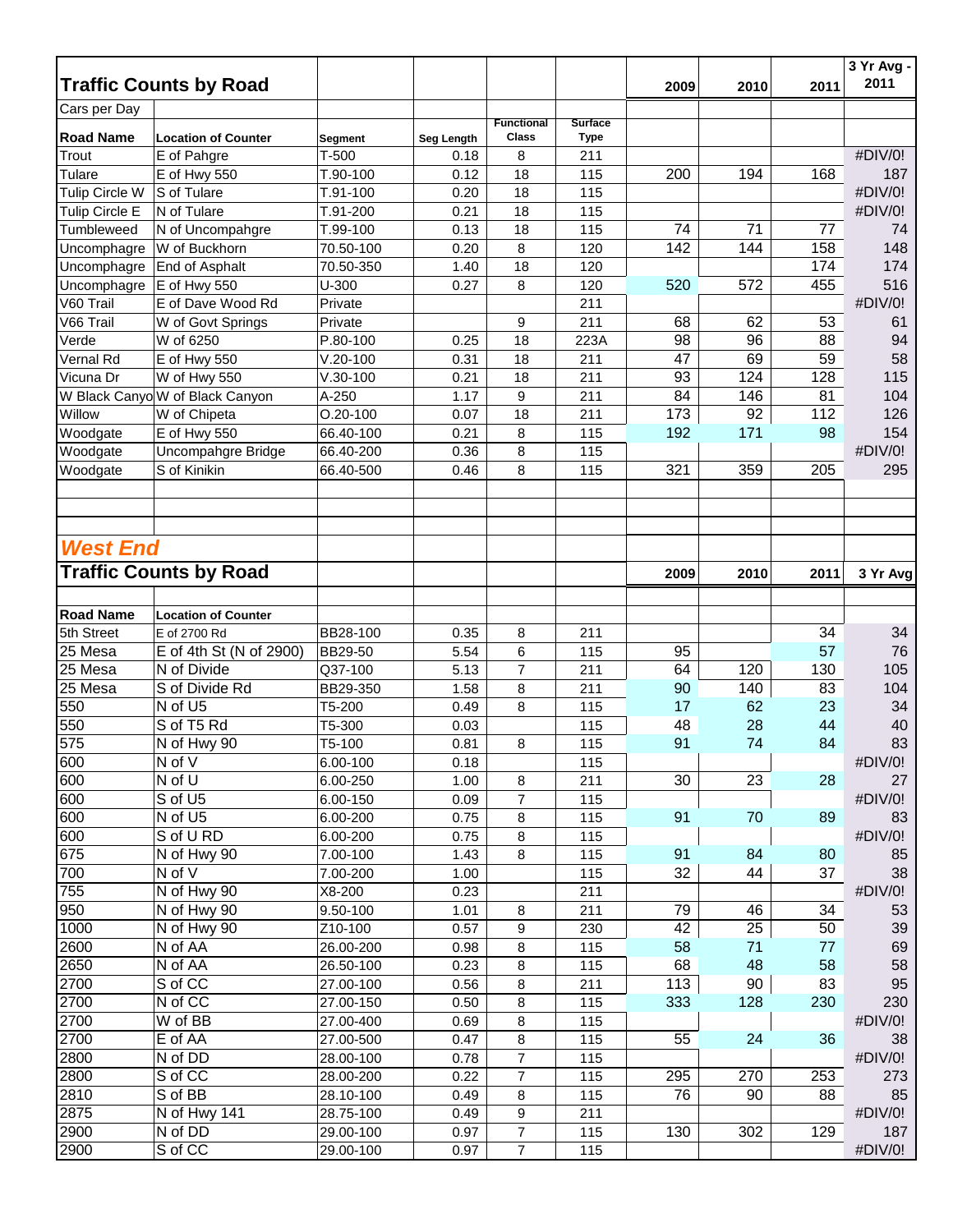|                               |                            |               |                   |                                  |                |      |      |      | 3 Yr Avg - |
|-------------------------------|----------------------------|---------------|-------------------|----------------------------------|----------------|------|------|------|------------|
| <b>Traffic Counts by Road</b> |                            |               |                   |                                  |                | 2009 | 2010 | 2011 | 2011       |
| Cars per Day                  |                            |               |                   | <b>Functional</b>                | <b>Surface</b> |      |      |      |            |
| <b>Road Name</b>              | <b>Location of Counter</b> | Segment       | <b>Seg Length</b> | Class                            | <b>Type</b>    |      |      |      |            |
| 2900                          | N of CC                    | 29.00-200     | 0.50              | $\overline{7}$                   | 115            | 260  | 158  | 210  | 209        |
| 3000                          | S of CC                    | 30.00-200     | 0.95              | 8                                | 115            | 645  | 550  | 533  | 576        |
| 3500                          | S of Hwy 145               | 35.00-100     | 0.47              | 9                                | 210            | 29   | 23   | 24   | 25         |
| 3500                          | N of Hwy 145               | 35.00-200     | 0.55              | 9                                | 115            | 38   | 54   | 58   | 50         |
| 3510                          | W of II35 Rd               | 35.10-100     | 0.89              |                                  | 211            |      |      |      | #DIV/0!    |
| 3575                          | W of Hwy 145               | 35.75-100     | 1.48              | 8                                | 115            | 124  | 74   | 62   | 87         |
| 3575                          | S of Hwy 145               | 35.75-300     | 0.36              | 9                                | 115            | 104  | 69   | 57   | 77         |
| 3575                          | N of Hwy 145               | 35.75-400     | 0.07              | 9                                | 115            | 173  | 93   | 78   | 115        |
| 3575                          | N of II.10                 | 35.75-500     | 0.33              | 9                                | 115            |      |      |      | #DIV/0!    |
| 3575                          | W of Williams Pit          | 35.75-100     | 0.43              |                                  | 211            |      |      |      | #DIV/0!    |
| 3590                          | S of Hwy 145               | 35.90-100     | 0.26              | 9                                | 115            | 82   | 108  | 95   | 95         |
| 3650                          | N of Hwy 145               | 36.50-100     | 0.29              | 9                                | 211            |      |      |      | #DIV/0!    |
| 3700                          | W of Hwy 145               | 37.00-100     | 0.53              | 9                                | 211            | 52   | 22   | 50   | 41         |
| 3760                          | N of II                    | 37.50-100     | 1.07              | 9                                | 115            | 142  | 79   | 93   | 105        |
| 3760                          | at end of oil              | 37.50-100     | 1.07              | 9                                | 115            |      |      |      | #DIV/0!    |
| 3775                          | N of Hwy 145               | 37.75-100     | 1.00              | 9                                | 115            | 183  | 140  | 141  | 155        |
| 3900                          | N of Hwy 145               | 39.00-100     | 0.73              | 9                                | 211            |      |      |      | #DIV/0!    |
| 4000                          | N of Hwy 145               | 40.00-100     | 0.32              | 9                                | 115            | 171  | 92   | 137  | 133        |
| 4000                          | at end of oil              | 40.00-300     | 0.30              | 9                                | 210            |      |      |      | #DIV/0!    |
| 42ZN                          | N of Hwy 145               | 42.00-100     | 1.89              | 9                                | 115            | 179  | 159  | 117  | 152        |
| 43ZN                          | at County Line             | 43.00-100     | 0.51              |                                  | 211            |      |      |      | #DIV/0!    |
| 90 RD                         | N of Hwy 141               | 90-50         | 0.39              | $\overline{7}$                   | 115            | 559  | 625  | 542  | 575        |
| 90 RD                         | E of DD30                  | 90-200        | 6.78              | $\overline{7}$                   | 115            | 114  | 73   | 69   | 85         |
| 90 RD                         | end of oil at bridge       | 90-200        | 6.78              |                                  | 115            |      | 53   |      | 53         |
| 90 RD                         | At Forest Line             | 90-400        | 4.17              | 7                                | 211            |      | 33   |      | 33         |
| 90 RD                         | SW of Divide Rd            | 90-600        | 7.02              | 8                                | 230            |      |      |      | #DIV/0!    |
| AA RD                         | W of 2600                  | AA-100        | 1.00              | 9                                | 120            |      |      |      | #DIV/0!    |
| AA RD                         | W of 2700                  | AA-300        | 0.29              | 8                                | 115            | 137  | 162  | 162  | 154        |
| <b>BB</b>                     | E of 2700                  | <b>BB-200</b> | 1.54              | 8                                | 115            | 107  | 134  | 151  | 131        |
| <b>BB</b>                     | N of Nucla City Limit      | <b>BB-300</b> | 0.44              | 8                                | 115            | 215  | 237  | 242  | 231        |
| BB27 RD                       | W of 2700 Rd               | BB27-10       | 1.13              | 18                               | 211            | 41   | 61   | 47   | 50         |
|                               |                            |               |                   |                                  |                | 84   |      | 119  | 112        |
| CC<br>$\overline{cc}$         | E of Hwy 141<br>W of 2700  | CC-200        | 1.10              | $\overline{7}$<br>$\overline{7}$ | 115<br>115     |      | 134  |      | #DIV/0!    |
|                               |                            | CC-300        | 1.51              |                                  |                |      |      |      |            |
| CC                            | W of 2800                  | CC-500        | 0.28              | $\overline{7}$                   | 115            | 392  | 451  | 419  | 421        |
| $\overline{cc}$               | W of 2900                  | CC-1000       | 0.26              | $\overline{7}$                   | 115            | 397  | 667  | 768  | 611        |
| cc                            | E of 3000                  | CC-1200       | 0.50              | 9                                | 115            | 96   | 140  | 121  | 119        |
| <b>DD</b>                     | E of CC                    | DD-50         | 1.11              | 8                                | 210            | 29   | 26   | 39   | 31         |
| <b>DD</b>                     | S of County Shop           | DD-200        | 0.63              | 9                                | 223            |      | 95   |      | 95         |
| <b>DD</b>                     | S of 2800                  | DD-250        | 0.23              | $\,8\,$                          | 115            | 173  |      |      | 173        |
| $\overline{DD}$               | W of Hwy 97                | DD-300        | 0.52              | $\overline{7}$                   | 115            | 272  |      | 228  | 250        |
| <b>DD</b>                     | E of 2800                  | DD-300        | 0.51              |                                  | 115            |      |      | 123  | 123        |
| <b>DD</b>                     | E of Hwy 97                | DD-400        | 0.49              | $\overline{7}$                   | 115            | 346  | 396  | 86   | 276        |
| <b>DD</b>                     | W of 3000                  | DD-500        | 0.99              | 8                                | 115            | 369  | 546  | 138  | 351        |
| DD19 Rd                       | S of Hwy 90                | DD19-650      | 1.05              |                                  | 211            |      | 8    |      | 8          |
| <b>DD30</b>                   | N of Hwy 90                | DD30-300      | 0.19              | 8                                | 115            |      |      |      | #DIV/0!    |
| Divide Rd                     | W of 25 Mesa               | M26-270       | 2.29              | 8                                | 211            |      | 101  |      | 101        |
| Divide Rd                     | E of 25 Mesa               | M26-400       | 2.44              | 8                                | 211            |      | 158  |      | 158        |
| Eagle Rd                      | W of 4000 Rd               | II.90-100     | 0.09              | 9                                | 211            |      |      | 56   | 56         |
| <b>EE21</b>                   | S of Hwy 90                | EE21-200      | 2.00              | 9                                | 211            |      | 7    |      | 7          |
| <b>EE22</b>                   | NW of Hwy 90               | EE22-150      | 6.31              |                                  | 230            |      | 11   |      | 11         |
| <b>EE26</b>                   | S of Hwy 141               | EE26-100      | 0.90              | 9                                | 230            |      |      |      | #DIV/0!    |
| <b>EE26</b>                   | W of Hwy 141               | EE26-100      | 0.90              | 9                                | 230            |      | 39   | 31   | 35         |
| <b>EE28</b>                   | W of Hwy 97                | EE28-200      | 0.24              | 9                                | 211            |      |      |      | #DIV/0!    |
| FF <sub>26</sub>              | W of H wy 97               | FF26-100      | 0.88              | 9                                | 115            |      |      |      | #DIV/0!    |
| <b>FF31</b>                   | E of Hwy 141               | FF31-100      | 0.90              | 9                                | 115            | 124  | 73   | 95   | 97         |